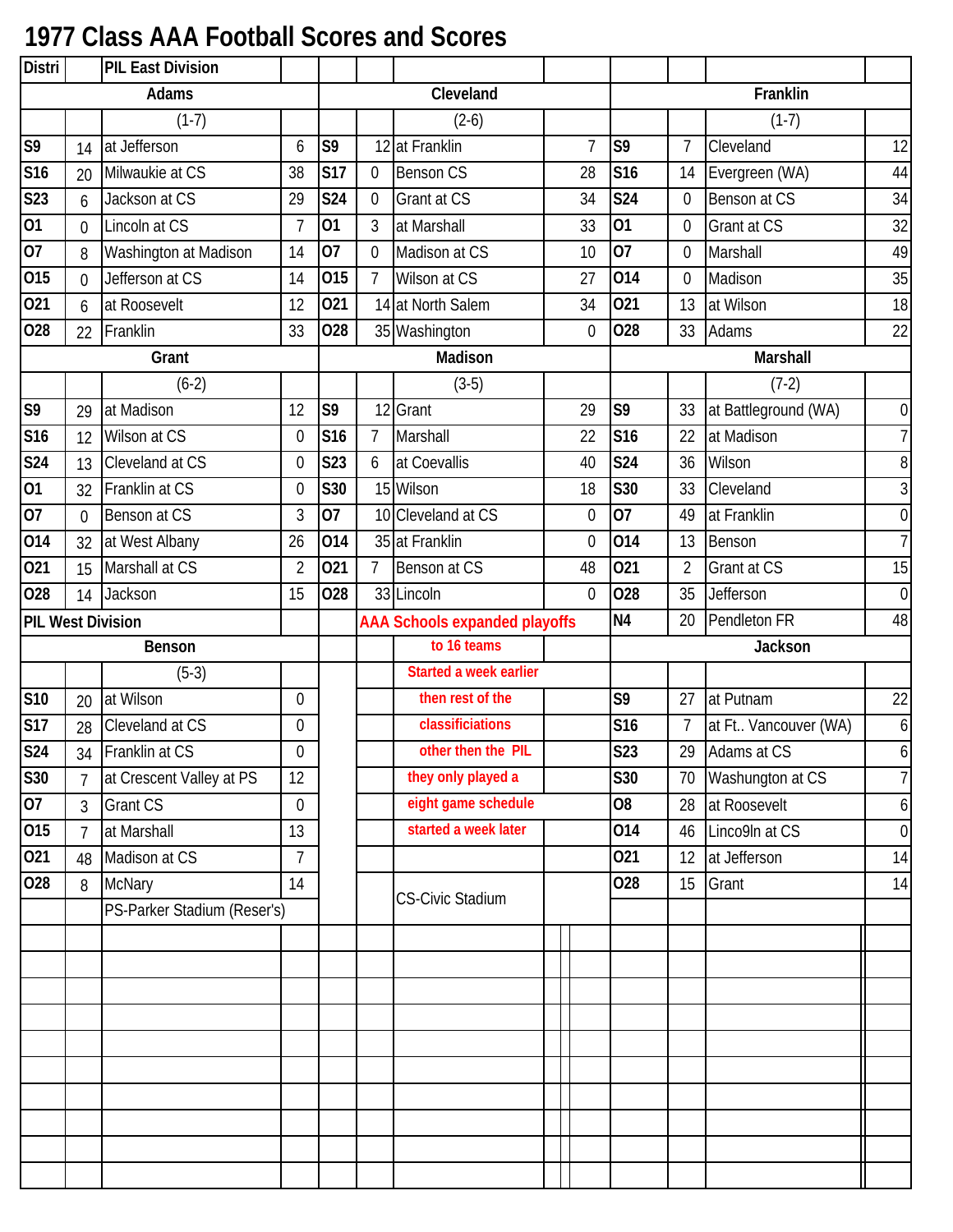|                         |                | Jefferson            |                |                |                | Lincoln             |    |                 |                | Roosevelt               |                |
|-------------------------|----------------|----------------------|----------------|----------------|----------------|---------------------|----|-----------------|----------------|-------------------------|----------------|
|                         |                | $(4-4)$              |                |                |                | $(4-4)$             |    |                 |                | $(4-4)$                 |                |
| S <sub>9</sub>          | 6              | Adams                | 14             | S9             | $\mathbf 0$    | at Sprague          | 61 | <b>S10</b>      | 29             | Washington              | $\pmb{0}$      |
| <b>S16</b>              | 28             | Hudson's Bay (WA)    | 34             | <b>S17</b>     |                | 28 Washington CS    | 8  | <b>S16</b>      | 6              | at Lebanon              | 33             |
| <b>S23</b>              | 68             | Washington           | 6              | S23            |                | 14 Roosevelt        | 39 | <b>S23</b>      | 39             | at Lincoln              | 14             |
| <b>S30</b>              | 30             | Roosevelt at CS      | 24             | 014            | $\overline{7}$ | Adams at CS         | 0  | <b>S30</b>      | 24             | Jefferson at CS         | 30             |
| 07                      | 8              | at Lincoln           | 20             | 07             |                | 20 Jefferson        | 8  | O <sub>8</sub>  | 6              | Jackson                 | 28             |
| 015                     | 14             | Adams at CS          | $\mathbf 0$    | 014            | $\mathbf 0$    | Jackson at CS       | 46 | 015             | 27             | Washington at CS        | $\, 8$         |
| 021                     | 14             | Jackson              | 12             | 021            |                | 49 Washington       | 0  | 021             | 12             | Adams                   | $6 \mid$       |
| 028                     | $\Omega$       | Marshall             | 35             | 028            | $\mathbf 0$    | Madison             | 33 | 028             | 6              | Wilson                  | 28             |
|                         |                | Washington           |                |                |                |                     |    |                 |                | Wilson                  |                |
|                         |                | $(1-7)$              |                |                |                |                     |    |                 |                | $(4-4)$                 |                |
| <b>S10</b>              | $\overline{0}$ | at Roosevelt         | 29             |                |                |                     |    | <b>S10</b>      | 0              | Benson                  | 20             |
| <b>S17</b>              | 8              | Lincoln at CS        | 28             |                |                |                     |    | S <sub>16</sub> | 0              | Grant CS                | 12             |
| S <sub>23</sub>         | 6              | at Jefferson         | 68             |                |                |                     |    | S24             | 8              | at Marshall             | 36             |
| <b>S30</b>              | 7              | Jackson at CS        | 70             |                |                |                     |    | S30             | 18             | at Madison              | 15             |
| 07                      | 14             | Adams at Madison     | 8              |                |                |                     |    | 06              | 0              | at South Albany         | 21             |
| 015                     | 8              | Roosevelt at CS      | 27             |                |                |                     |    | 015             | 27             | Cleveland at CS         | $\overline{7}$ |
| 021                     | $\overline{0}$ | at Lincoln           | 49             |                |                |                     |    | 021             | 18             | Franklin                | 13             |
| 028                     | $\overline{0}$ | Cleveland            | 35             |                |                |                     |    | 028             | 28             | Roosevelt               | 6 <sup>1</sup> |
| <b>District 2 Metro</b> |                |                      |                |                |                |                     |    |                 |                |                         |                |
|                         |                | Aloha                |                |                |                | Beaverton           |    |                 |                | <b>Central Catholic</b> |                |
|                         |                | $(8-2)$              |                |                |                | $(4-5)$             |    |                 |                | $(5-4)$                 |                |
| S <sub>2</sub>          | 12             | <b>Klamath Union</b> | $\mathbf 0$    | S <sub>2</sub> |                | 13 at Roseburg      | 27 | S <sub>2</sub>  | 14             | <b>Grants Pass</b>      | $\overline{0}$ |
| S <sub>9</sub>          |                | Hillsboro            | $\overline{0}$ | S9             | $\overline{7}$ | at Central Catholic | 20 | S9              | 20             | <b>Beaverton</b>        | $\overline{7}$ |
| S16                     |                | 26 at Beaverton      | 12             | S16            |                | 12 Aloha            | 26 | <b>S16</b>      | 12             | at Crater               | 34             |
| S23                     |                | 17 at Ashland        | 14             | S23            | $\overline{7}$ | Medford             | g  | <b>S23</b>      |                | 10 Sunset               | 14             |
| S30                     | 21             | Jesuit               | $\theta$       | S30            | $\overline{7}$ | at Parkrose         | 0  | S30             |                | 16 at David Douglas     | 12             |
| 07                      |                | 34 Parkrose          | 14             | 07             |                | 36 David Douglas    | 0  | 07              | 8              | at Hillsboro            | 20             |
| 014                     | 17             | at Sunset            | 34             | 014            |                | 21 at Hillsboro     | 0  | 014             | 28             | Jesuit                  | 20             |
| 021                     |                | 28 at David Douglas  | 21             | 021            | 6              | Sunset              | 39 | 021             | 21             | at Parkrose<br>(ot)     | 27             |
| 028                     |                | 7 Central Catholic   | $\overline{0}$ | 028            |                | 14 Jesuit           | 12 | 028             | $\overline{0}$ | at Aloha                | 7              |
| N <sub>4</sub>          |                | 6 Dallas FR          | 20             |                |                |                     |    |                 |                | Home games played at    |                |
|                         |                |                      |                |                |                |                     |    |                 |                | Civic Stadium           |                |
|                         |                |                      |                |                |                |                     |    |                 |                |                         |                |
|                         |                |                      |                |                |                |                     |    |                 |                |                         |                |
|                         |                |                      |                |                |                |                     |    |                 |                |                         |                |
|                         |                |                      |                |                |                |                     |    |                 |                |                         |                |
|                         |                |                      |                |                |                |                     |    |                 |                |                         |                |
|                         |                |                      |                |                |                |                     |    |                 |                |                         |                |
|                         |                |                      |                |                |                |                     |    |                 |                |                         |                |
|                         |                |                      |                |                |                |                     |    |                 |                |                         |                |
|                         |                |                      |                |                |                |                     |    |                 |                |                         |                |
|                         |                |                      |                |                |                |                     |    |                 |                |                         |                |
|                         |                |                      |                |                |                |                     |    |                 |                |                         |                |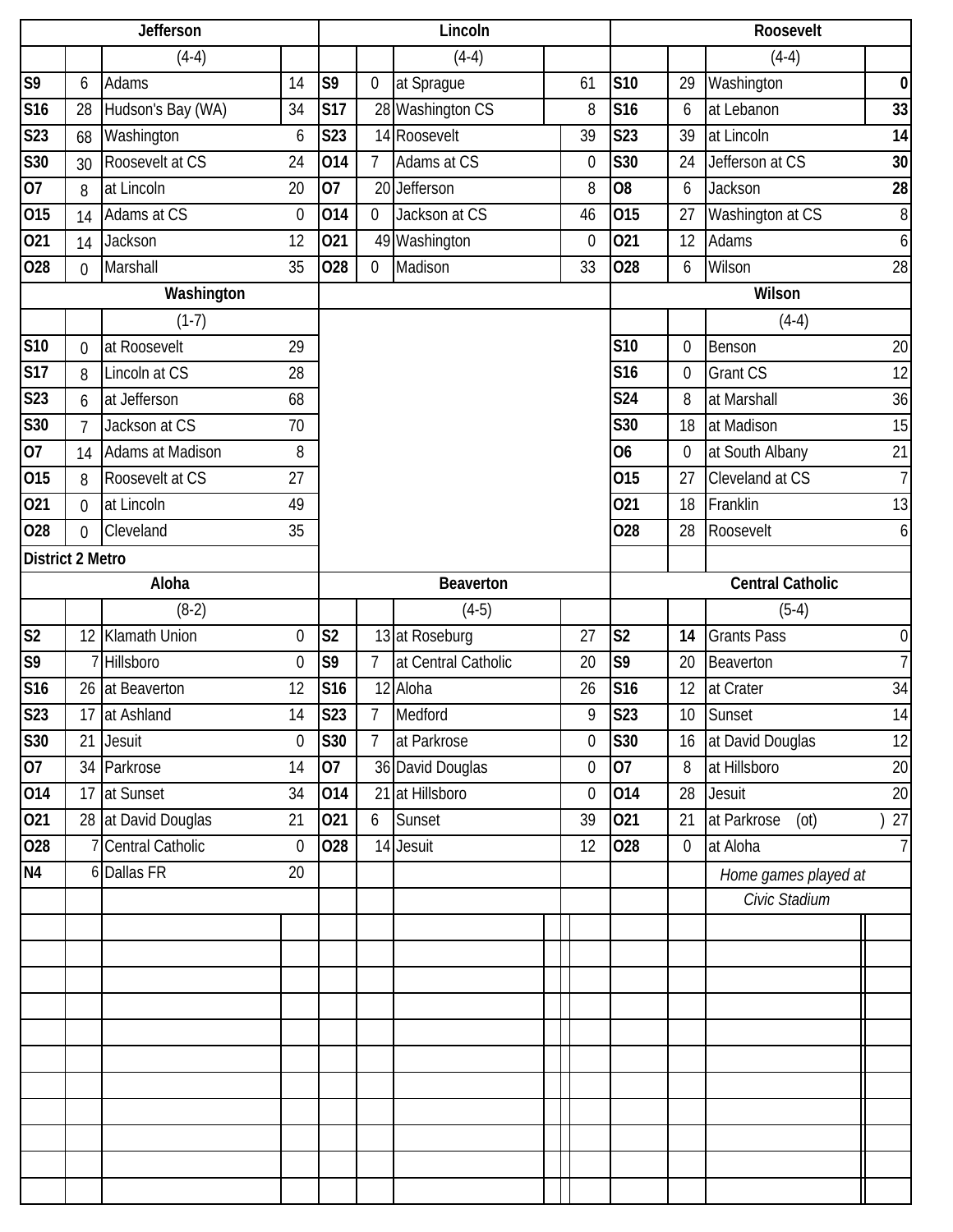|                            |                  | <b>David Douglas</b>     |             |                |                |                             |                |                 |             | Hillsboro                |                  |
|----------------------------|------------------|--------------------------|-------------|----------------|----------------|-----------------------------|----------------|-----------------|-------------|--------------------------|------------------|
|                            |                  | $(3-6)$                  |             |                |                |                             |                |                 |             | $(3-6)$                  |                  |
| S <sub>2</sub>             | $\theta$         | at Gresham               | 16          |                |                |                             |                | S <sub>2</sub>  | 14          | at Tigard                | 21               |
| S9                         | 18               | Sunset                   | 36          |                |                |                             |                | S9              | 0           | at Aloha                 | $\overline{7}$   |
| S16                        | 41               | at Jesuit                | 28          |                |                |                             |                | <b>S16</b>      | 13          | <b>Grants Pass</b>       | 19               |
| <b>S23</b>                 | 14               | at Grants Pass           | 6           |                |                |                             |                | <b>S23</b>      | 41          | Parkrose                 | 20               |
| S30                        | 12               | Central Catholic         | 16          |                |                |                             |                | S30             | 27          | at Sunset                | 18               |
| 07                         | $\theta$         | at Beaverton             | 36          |                |                |                             |                | $\overline{07}$ | 20          | <b>Central Catholic</b>  | $\overline{8}$   |
| 014                        | 21               | at Parkrose              | 27          |                |                |                             |                | 014             | $\mathbf 0$ | Beaverton                | 21               |
| 021                        | 21               | Aloha                    | 28          |                |                |                             |                | 021             | 6           | at Jesuit                | $\overline{7}$   |
| 028                        | 13               | Hillsboro                | $\mathbf 0$ |                |                |                             |                | 028             | 0           | at David Douglas         | 13               |
|                            |                  | <b>Jesuit</b>            |             |                |                | Parkrose                    |                |                 |             | Sunset                   |                  |
|                            |                  | $(1-8)$                  |             |                |                | $(5-4)$                     |                |                 |             | $(9-3)$                  |                  |
| S <sub>2</sub>             | 20               | Ashland                  | 21          | S <sub>2</sub> |                | 19 Crater                   | 15             | S <sub>2</sub>  | 39          | at Medford               | 21               |
| S <sub>9</sub>             | 8                | at Parkrose              | 35          | S <sub>9</sub> |                | 35 Jesuit                   | 8              | S9              | 36          | at David Douglas         | 18               |
| S16                        | 28               | David Douglas            | 41          | <b>S16</b>     |                | 13 at Klamath Union<br>(ot) | 20             | <b>S16</b>      | 20          | Roseburg                 | 19               |
| S23                        | $\boldsymbol{0}$ | at Klamath Union         | 6           | S23            |                | 20 at Hillsboro             | 41             | <b>S23</b>      | 14          | at Central Catholic      | 10               |
| <b>S30</b>                 | $\overline{0}$   | at Aloha                 | 21          | S30            | $\overline{0}$ | Beaverton                   | 7              | S30             | 18          | Hillsboro                | 27               |
| 07                         | $\overline{0}$   | Sunset                   | 33          | 07             |                | 14 at Aloha                 | 34             | 07              | 33          | at Jesuit                | $\overline{0}$   |
| 014                        | 20               | at Central Catholic      | 28          | 014            |                | 27 David Douglas            | 21             | 014             | 34          | Aloha                    | 17               |
| 021                        | $\overline{7}$   | Hillsboro                | 6           | 021            |                | 27 Central Catholic         | T)             | 021             | 39          | at Beaverton             | $\boldsymbol{6}$ |
| 028                        | 12               | at Beaverton             | 14          | 028            |                | 14 at Sunset                | 13             | 028             | 13          | Parkrose                 | 14               |
|                            |                  |                          |             |                |                |                             |                | N <sub>4</sub>  | 47          | Jackson FR               | $\mathbf 0$      |
|                            |                  |                          |             |                |                |                             |                | <b>N11</b>      | 17          | Roseburg QF              | 15               |
|                            |                  |                          |             |                |                |                             |                | <b>N18</b>      | 15          | Churchill SF             | 22               |
|                            |                  |                          |             |                |                |                             |                |                 |             |                          |                  |
|                            |                  |                          |             |                |                |                             |                |                 |             |                          | Ш                |
| <b>DISIII</b><br><u>rt</u> | $\mathbf{3}$     | <b>Wilco League</b>      |             |                |                | <b>Columbia Division</b>    |                |                 |             |                          |                  |
|                            |                  | <b>Barlow</b>            |             |                |                | Centennial                  |                |                 |             | Columbia                 |                  |
|                            |                  | $(5-4)$                  |             |                |                | $(6-3)$                     |                |                 |             |                          |                  |
| S <sub>2</sub>             | 14               | at Lakeridge             | 16          | S <sub>2</sub> | $\overline{7}$ | Clackamas                   | 6              | S <sub>2</sub>  |             | at Stayton               |                  |
| S9                         | 9                | Lake Oswego              | 14          | S9             | 31             | Columbia                    | 7              | S9              |             | at Centennial            |                  |
| <b>S16</b>                 | $\overline{7}$   | The Dalles               | 6           | <b>S16</b>     | 8              | at Hood River Valley        | 23             | <b>S16</b>      |             | at Lake Oswego           |                  |
| <b>S23</b>                 | 19               | Reynolds                 | 7           | S23            |                | 15 Gresham                  | $\overline{0}$ | <b>S23</b>      |             | <b>Hood River Valley</b> |                  |
| S30                        | 14               | Centennial               | $\mathbf 0$ | S30            | $\overline{0}$ | at Barlow                   | 14             | <b>S30</b>      |             | at Gresham               |                  |
| 07                         | 21               | at Columbia              | $\mathbf 0$ | 07             | $\overline{7}$ | The Dalles                  | 6              | $\overline{07}$ |             | <b>Barlow</b>            |                  |
| 013                        | 25               | <b>Hood River Valley</b> | 8           | 013            |                | 28 at Reynolds              | 13             | 013             |             | at The Dalles            |                  |
| 021                        | $\overline{7}$   | at Gresham               | 13          | 021            |                | 14 at Lake Oswego           | 6              | 021             |             |                          |                  |
| 028                        | 6                | Milwaukie                | 14          | 028            | $\mathbf 0$    | Lakeridge                   | 39             | 028             |             |                          |                  |
|                            |                  |                          |             |                |                |                             |                |                 |             |                          |                  |
|                            |                  |                          |             |                |                |                             |                |                 |             |                          |                  |
|                            |                  |                          |             |                |                |                             |                |                 |             |                          |                  |
|                            |                  |                          |             |                |                |                             |                |                 |             |                          |                  |
|                            |                  |                          |             |                |                |                             |                |                 |             |                          |                  |
|                            |                  |                          |             |                |                |                             |                |                 |             |                          |                  |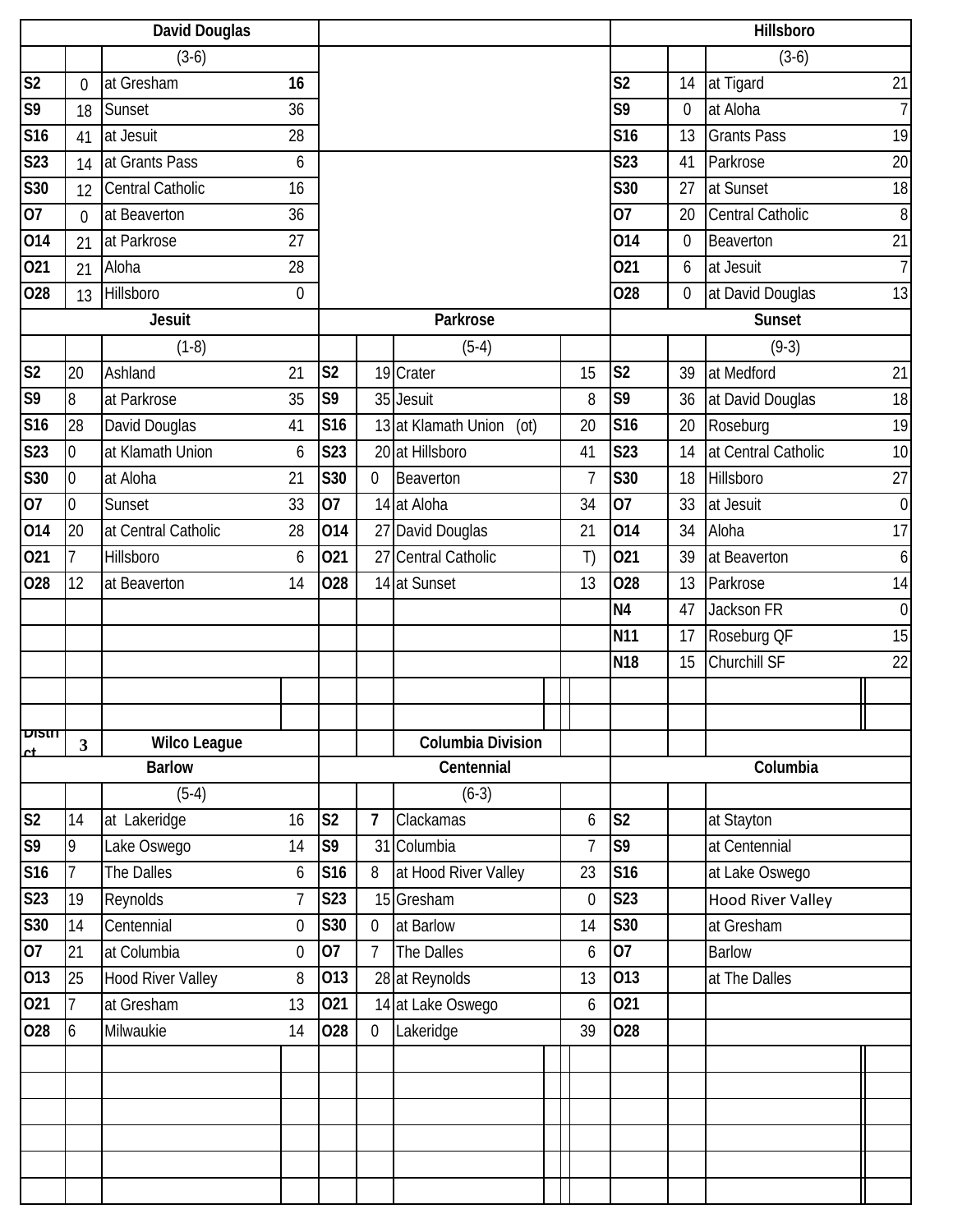|                 |                | Gresham                     |                |                |    | <b>Hood River Valley</b> |    |                 |                | Lake Oswego          |                  |
|-----------------|----------------|-----------------------------|----------------|----------------|----|--------------------------|----|-----------------|----------------|----------------------|------------------|
|                 |                | $(6-3)$                     |                |                |    | $(5-4)$                  |    |                 |                | $(7-2)$              |                  |
| S <sub>2</sub>  | 16             | David Douglas               | $\overline{0}$ | S <sub>2</sub> |    | 20 at Putnam             | 6  | S <sub>2</sub>  | 21             | at West Linn         | $\overline{2}$   |
| S <sub>9</sub>  | 10             | at The Dalles               | $\overline{7}$ | S9             |    | 13 at Reynolds           | 12 | S9              | 14             | at Barlow            | 9                |
| S <sub>16</sub> | 21             | Reynolds                    | 14             | S16            |    | 23 Centennial            | 8  | <b>S16</b>      | 48             | Columbia             | $\overline{7}$   |
| S23             | $\overline{0}$ | at Centennial               | 15             | S23            |    | 48 at Columbia           | 6  | <b>S23</b>      | 28             | The Dalles           | 13               |
| <b>S30</b>      |                | 36 Columbia                 | 6              | S30            | 6  | Lake Oswego              | 35 | S30             | 35             | at Hood River Valley | $\boldsymbol{6}$ |
| $\overline{07}$ | 37             | at Hood River Valley        | 6              | 07             | 6  | Gresham                  | 37 | $\overline{07}$ | 14             | at Reynolds          | 24               |
| 013             |                | at Lake Oswego              | 17             | 013            | 8  | at Barlow                | 35 | 013             | 17             | Gresham              | $\overline{7}$   |
| 021             |                | 13 Barlow                   | 7              | 021            | 46 | The Dalles               | 14 | 021             | 6              | Centennial           | 14               |
| 028             |                | 0 Tigard                    | 19             | 028            | 6  | West Linn                | 26 | 028             | 19             | Clackamas            | $8\,$            |
|                 |                |                             |                |                |    |                          |    |                 |                |                      |                  |
|                 |                |                             |                |                |    |                          |    |                 |                |                      |                  |
|                 |                | Reynolds                    |                |                |    |                          |    |                 |                | <b>The Dalles</b>    |                  |
|                 |                | $(2-7)$                     |                |                |    |                          |    |                 |                | $(4-5)$              |                  |
| S <sub>2</sub>  | 21             | <b>AT Milwaukie</b><br>(ot) | 26             |                |    |                          |    | S <sub>2</sub>  | 19             | Oregon City          | $\boldsymbol{0}$ |
| S <sub>9</sub>  | 12             | Hood River Valley           | 13             |                |    |                          |    | S9              | $\overline{7}$ | Gresham              | 10               |
| S16             | 14             | at Gresham                  | 21             |                |    |                          |    | S <sub>16</sub> | 6              | at Barlow            | $\overline{7}$   |
| S23             |                | 7 Barlow                    | 19             |                |    |                          |    | S <sub>23</sub> | 13             | at Lake Oswego       | 28               |
| <b>S30</b>      |                | 20 at The Dalles            | 39             |                |    |                          |    | S30             | 39             | Reynolds             | 20               |
| 07              | 24             | Lake Oswego                 | 14             |                |    |                          |    | 07              | 6              | at Centennial        | $\overline{7}$   |
| 013             | 13             | Centennial                  | 28             |                |    |                          |    | 013             | 27             | Columbia             | 14               |
| 021             |                | 30 at Columbia              | 16             |                |    |                          |    | 021             | 14             | at Hood River Valley | 46               |
| 028             |                | 6 Oregon City               | 13             |                |    |                          |    | 028             | 27             | Putnam               | $\overline{7}$   |

|                        |    | Clackamas                 |             |  | <b>Willamette Dividion</b> |  |                |    | Lakeridge       |                  |
|------------------------|----|---------------------------|-------------|--|----------------------------|--|----------------|----|-----------------|------------------|
|                        |    | $(4-5)$                   |             |  |                            |  |                |    | $(8-1-1)$       |                  |
| $\overline{\text{S2}}$ |    | 6 AT Centennial           | 7           |  |                            |  | S <sub>2</sub> | 16 | <b>Barlow</b>   | 14               |
| S <sub>9</sub>         |    | 14 Lakeridge              | 33          |  |                            |  | S9             | 33 | at Clackamas    | 14               |
| S16                    |    | 20 at Putnam              | 13          |  |                            |  | S16            | 42 | Oregon City     | 12               |
| S <sub>23</sub>        |    | <b>Battle Ground (WA)</b> | $\mathbf 0$ |  |                            |  | <b>S23</b>     | 21 | at West Linn    | 12               |
| S30                    |    | 7 Oregon City             | 6           |  |                            |  | <b>S30</b>     | 28 | Milwaukie       | 13               |
| 07                     | 21 | at                        | 7           |  |                            |  | 07             | 19 | at Tigard       | $\overline{7}$   |
| 013                    | 22 | Milwaukie                 | 35          |  |                            |  | 013            | 23 | Eisenhower (WA) | 23               |
| 021                    |    | 7 at Tigard               | 8           |  |                            |  | 021            | 42 | Putnam          | 21               |
| 028                    |    | 8 Lake Oswego             | 19          |  |                            |  | 028            | 39 | Centennial      | $\boldsymbol{0}$ |
|                        |    |                           |             |  |                            |  | N <sub>4</sub> | 16 | Roseburg FR     | 20               |
|                        |    |                           |             |  |                            |  |                |    |                 |                  |
|                        |    |                           |             |  |                            |  |                |    |                 |                  |
|                        |    |                           |             |  |                            |  |                |    |                 |                  |
|                        |    |                           |             |  |                            |  |                |    |                 |                  |
|                        |    |                           |             |  |                            |  |                |    |                 |                  |
|                        |    |                           |             |  |                            |  |                |    |                 |                  |
|                        |    |                           |             |  |                            |  |                |    |                 |                  |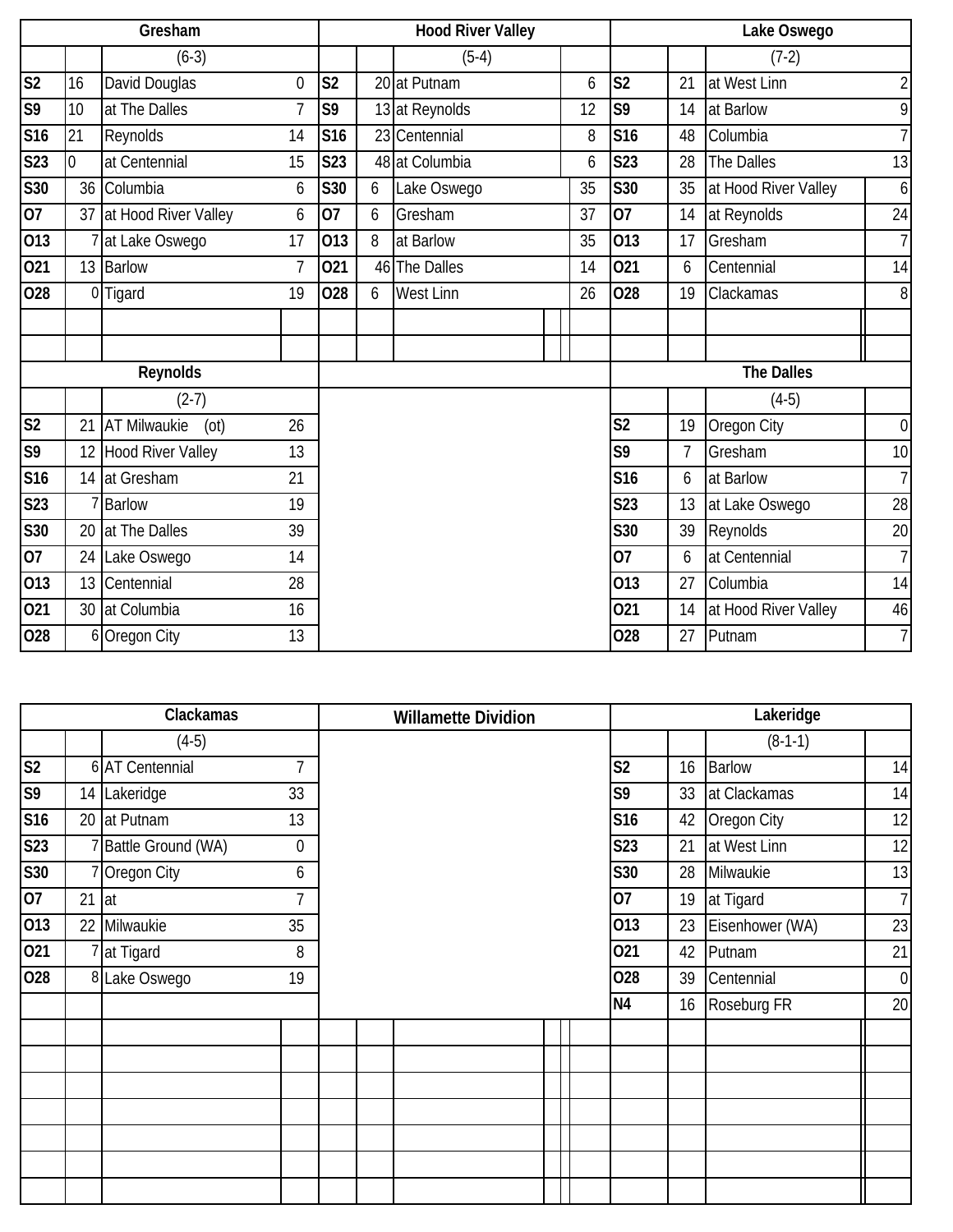|                                 |                         | <b>Milwaukie</b>           |                  |                 |                 | <b>Oregon City</b>   |                |                 |                | Putnam                   |                  |
|---------------------------------|-------------------------|----------------------------|------------------|-----------------|-----------------|----------------------|----------------|-----------------|----------------|--------------------------|------------------|
|                                 |                         | $(7-3)$                    |                  |                 |                 | $(2-7)$              |                |                 |                | $(1-8)$                  |                  |
| S <sub>2</sub>                  |                         | 26 Reynolds<br>(ot)        | 21               | S <sub>2</sub>  | 0               | <b>AT The Dalles</b> | 19             | S <sub>2</sub>  | 6              | <b>Hood River Valley</b> | 20               |
| S <sub>9</sub>                  |                         | 0 at West Linn             | 20               | S9              | $\overline{7}$  | Tigard               | 14             | S <sub>9</sub>  | 22             | Jackson                  | 27               |
| S16                             |                         | 38 Adams at CS             | 20               | S16             | 12              | at Lakeridge         | 42             | S <sub>16</sub> | 13             | Clackamas                | 20               |
| <b>S23</b>                      | 21                      | Tigard                     | 18               | S23             | 12              | Putnam               | 0              | <b>S23</b>      | $\overline{0}$ | at Oregon City           | 12               |
| S30                             | 13                      | at Lakeridge               | 28               | S30             | 6               | at Clackamas         | $\overline{7}$ | <b>S30</b>      | 15             | <b>West Linn</b>         | 6                |
| 07                              |                         | 40 Putnam                  | 20               | 07              | 6               | Columbia River (WA)  | 32             | $\overline{07}$ | 20             | at Milwaukie             | 40               |
| 013                             | 35                      | at Clackamas               | 22               | 013             | $\mathbf 0$     | <b>West Linn</b>     | 25             | 013             | $\overline{7}$ | Tigard                   | 14               |
| 021                             | 28                      | Oregon City                | 14               | 021             | 14              | at Milwaukie         | 28             | 021             | 21             | at Lakeridge             | 42               |
| 028                             | 39                      | Centennial                 | $\mathbf{0}$     | 028             | 13              | Reynolds             | 6              | 028             | $\overline{7}$ | The Dalles               | 27               |
| N4                              | 14                      | Crescent Valley FR         | 35               |                 |                 |                      |                |                 |                |                          |                  |
|                                 |                         |                            |                  |                 |                 |                      |                |                 |                |                          |                  |
|                                 |                         |                            |                  |                 |                 |                      |                |                 |                |                          |                  |
|                                 |                         | Tigard                     |                  |                 |                 |                      |                |                 |                | <b>West Linn</b>         |                  |
|                                 |                         | $(7-2)$                    |                  |                 |                 |                      |                |                 |                | $(4-5)$                  |                  |
| S <sub>2</sub>                  | 21                      | Hillsboro                  | 14               |                 |                 |                      |                | S <sub>2</sub>  | $\overline{2}$ | Lake Oswego              | 21               |
| S9                              | 14                      | at Oregon City             | $\overline{7}$   |                 |                 |                      |                | S9              | 20             | Milwaukie                | $\boldsymbol{0}$ |
| S16                             | 19                      | West Linn                  | 14               |                 |                 |                      |                | <b>S16</b>      | 14             | at Tigard                | 19               |
| <b>S23</b>                      | 18                      | Milwaukie                  | 21               |                 |                 |                      |                | <b>S23</b>      | 12             | Lakeridge                | 21               |
| S30                             | 33                      | at Evergreen (WA)          | 6                |                 |                 |                      |                | S30             | 6              | at Putnam                | 15               |
| 07                              | $\overline{1}$          | Lakeridge                  | 19               |                 |                 |                      |                | 07              | $\overline{7}$ | Clackamas                | 21               |
| 013                             | 14                      | at Putnam                  | 7                |                 |                 |                      |                | 013             | 25             | at Oregon City           | $\boldsymbol{0}$ |
| 021                             | 8                       | Clackamas                  | $\overline{7}$   |                 |                 |                      |                | 021             | 20             | Redmond                  | 14               |
| 028                             | 19                      | Gresham                    | $\mathbf 0$      |                 |                 |                      |                | 028             | 26             | <b>Hood River Valley</b> | 6                |
| <b>DISIN</b><br>ct <sub>1</sub> | $\overline{\mathbf{4}}$ | <b>Coast-Valley League</b> |                  |                 |                 |                      |                |                 |                |                          |                  |
|                                 |                         |                            |                  |                 |                 |                      |                |                 |                |                          |                  |
|                                 |                         |                            |                  |                 |                 | East                 |                |                 |                |                          |                  |
|                                 |                         | Canby                      |                  |                 |                 | Estacada             |                |                 |                | Molalla                  |                  |
|                                 |                         | $(4-5)$                    |                  |                 |                 | $(4-5)$              |                |                 |                | $(0-9)$                  |                  |
| S <sub>2</sub>                  | 13                      | at Newberg                 | 6                | S <sub>2</sub>  |                 | 14 at Astoria        | $\overline{7}$ | S <sub>2</sub>  | $\overline{0}$ | at Forest Grove          | 44               |
| S <sub>9</sub>                  | 13                      | Astoria                    | 28               | S9              | $\overline{7}$  | <b>Forest Grove</b>  | 62             | S9              | 12             | McMinnville              | 42               |
| <b>S16</b>                      | 7                       | at McMinnville             | 19               | S <sub>16</sub> | 0               | at Dallas            | 41             | S16             | 6              | at St. Helens            | 27               |
| S23                             | $\boldsymbol{0}$        | at Sandy                   | 9                | S23             | $\overline{0}$  | <b>Sweet Home</b>    | 12             | S23             | 12             | at Silverton             | 13               |
| S30                             | 21                      | Silverton                  | $\boldsymbol{0}$ | S30             |                 | 39 at Molalla        | $\overline{7}$ | S30             | 7              | Estacada                 | 39               |
| 07                              | 14                      | at Estacada                | 6                | 07              | $6\overline{6}$ | Canby                | 14             | 07              | $\overline{0}$ | <b>Sweet Home</b>        | 28               |
| 013                             | 6                       | Sweet Home                 | 24               | 013             |                 | 46 at Silverton      | $\mathbf 0$    | 013             | $\overline{0}$ | at Sandy                 | 26               |
| 021                             | 32                      | at Molalla                 | 14               | 021             |                 | 12 Sandy             | 10             | 021             | 14             | Canby                    | 32               |
| 028                             | 14                      | <b>Forest Grove</b>        | 20               | 028             | 6               | McMinnville          | 13             | 028             | 12             | Astoria                  | 14               |
|                                 |                         |                            |                  |                 |                 |                      |                |                 |                |                          |                  |
|                                 |                         |                            |                  |                 |                 |                      |                |                 |                |                          |                  |
|                                 |                         |                            |                  |                 |                 |                      |                |                 |                |                          |                  |
|                                 |                         |                            |                  |                 |                 |                      |                |                 |                |                          |                  |
|                                 |                         |                            |                  |                 |                 |                      |                |                 |                |                          |                  |
|                                 |                         |                            |                  |                 |                 |                      |                |                 |                |                          |                  |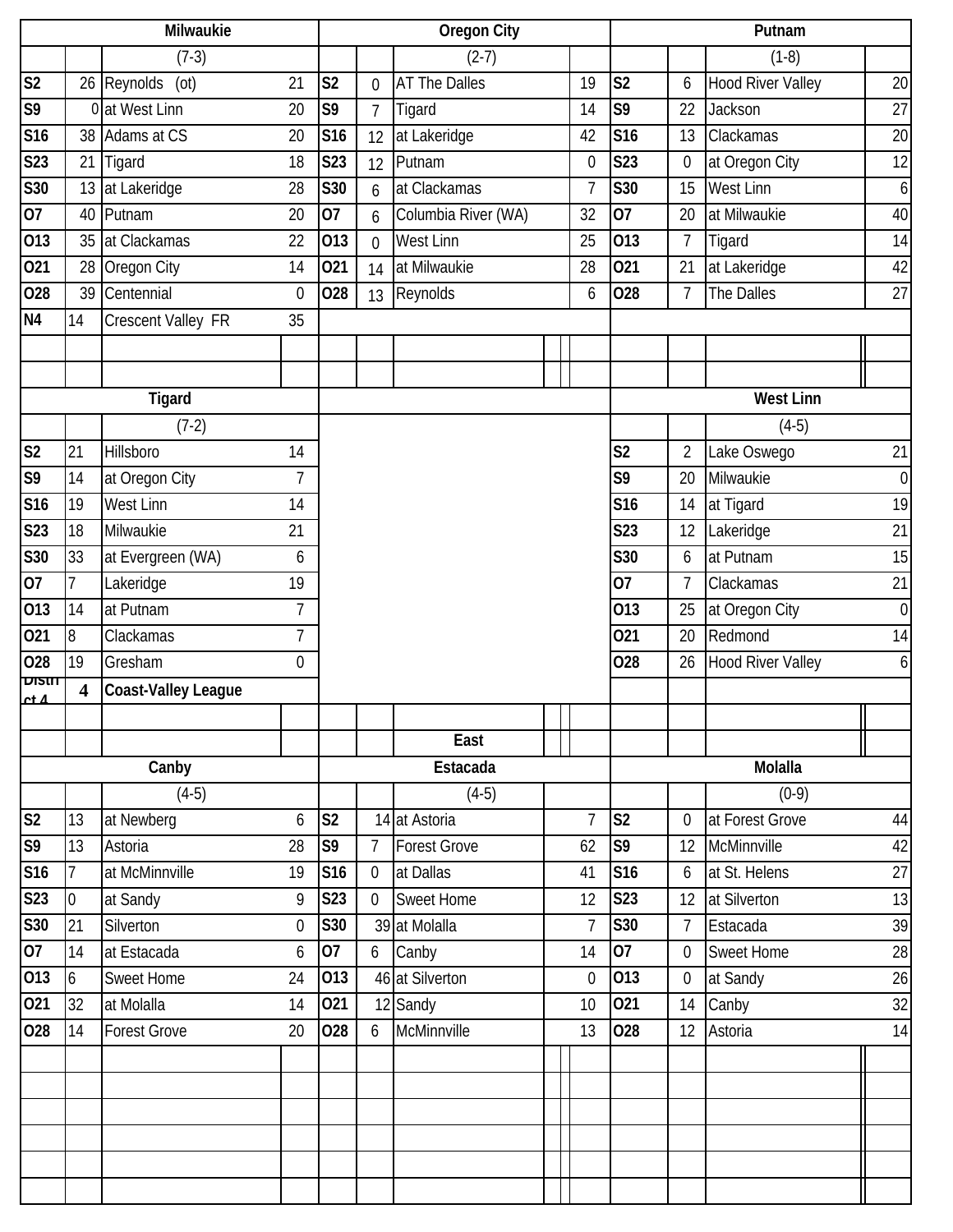|                        |                | Sandy              |                |                 |                | Silverton               |    |                 |                | <b>Sweet Home</b>   |                  |
|------------------------|----------------|--------------------|----------------|-----------------|----------------|-------------------------|----|-----------------|----------------|---------------------|------------------|
|                        |                | $(3-6)$            |                |                 |                | $(2-7)$                 |    |                 |                | $(6-3)$             |                  |
| $\overline{\text{S2}}$ | $\overline{0}$ | at Dallas          | 34             | S <sub>2</sub>  |                | 14 at St. Helens        | 6  | S <sub>2</sub>  | 18             | at McMinnville      | 20               |
| S <sub>9</sub>         | $\overline{0}$ | Newberg            | 28             | S9              | $\overline{0}$ | <b>Dallas</b>           | 42 | S <sub>9</sub>  | 19             | St. Helens          | $\boldsymbol{6}$ |
| <b>S16</b>             | $\overline{1}$ | at Astoria         | 29             | S16             | 0              | at Newberg              | 24 | S16             | 12             | at Forest Grove     | 29               |
| S23                    | 9              | Canby              | $\mathbf{0}$   | <b>S23</b>      |                | 13 Molalla              | 12 | S23             | 12             | at Estacada         | $\boldsymbol{0}$ |
| S30                    | 8              | at Sweet Home      | 34             | <b>S30</b>      | $\overline{0}$ | at Canby                | 21 | S30             | 34             | Sandy               | $\, 8$           |
| 07                     | 16             | Silverton          | 6              | 07              | 6              | at Sandy                | 16 | 07              | 24             | at Molalla          | 9                |
| 013                    | 26             | Molalla            | 14             | 013             | 0              | Estacada                | 46 | 013             | 24             | at Canby            | 6                |
| 021                    | 10             | at Estacada        | 12             | 021             | 0              | at Sweet Home           | 27 | 021             | 27             | Silverton           | $\boldsymbol{0}$ |
| 028                    | $\overline{0}$ | St. Helens         | 25             | 028             | 0              | <b>Forest Grove</b>     | 15 | 028             | $\overline{0}$ | Newberg             | 34               |
|                        |                |                    |                |                 |                |                         |    |                 |                |                     |                  |
|                        |                |                    |                |                 |                |                         |    |                 |                |                     |                  |
|                        |                |                    |                |                 |                | <b>Western Division</b> |    |                 |                |                     |                  |
|                        |                | Astoria            |                |                 |                | <b>Dallas</b>           |    |                 |                | <b>Forest Grove</b> |                  |
|                        |                | $(6-3)$            |                |                 |                | $(9-2)$                 |    |                 |                | $(10-1)$            |                  |
| S <sub>2</sub>         |                | Estacada           | 14             | S <sub>2</sub>  |                | 34 Sandy                | 0  | S <sub>2</sub>  | 44             | Molalla             | $\boldsymbol{0}$ |
| S <sub>9</sub>         |                | 28 at Canby        | 13             | S9              |                | 42 at Silverton         | 0  | S <sub>9</sub>  | 62             | at Estacada         | $\overline{7}$   |
| S16                    | 29             | Sandy              | $\overline{7}$ | S16             |                | 41 Estacada             | 0  | S <sub>16</sub> | 29             | Sweet Home          | 12               |
| S <sub>23</sub>        |                | 15 McMinnville     | 14             | <b>S23</b>      | 6              | <b>Forest Grove</b>     | 24 | <b>S23</b>      | 24             | at Dallas           | 6                |
| S30                    |                | 6 at Forest Grove  | 28             | S30             |                | 55 at St. Helens        | 22 | <b>S30</b>      | 28             | Astoria             | $\boldsymbol{6}$ |
| 07                     | 17             | St. Helens         | 8              | 07              |                | 36 at Newberg           | 7  | 07              | 24             | McMinnville         | 14               |
| 013                    |                | 14 at Newberg      | 6              | 014             |                | 43 McMinnville          | 13 | 013             | 41             | at St. Helens       | 14               |
| 021                    |                | 6 Dallas           | 28             | 021             |                | 28 at Astoria           | 6  | 021             | 37             | Newberg             | $\boldsymbol{0}$ |
| 028                    |                | 14 at Molalla      | 12             | 028             |                | 34 at Canby             | 0  | 028             | 20             | at Silverton        | 14               |
|                        |                |                    |                | N4              |                | 20 Aloha FR             | 6  | N <sub>4</sub>  | 49             | <b>Bend FR</b>      | $\overline{7}$   |
|                        |                |                    |                | N <sub>11</sub> |                | 25 Pendleton QF         | 28 | N <sub>11</sub> | 19             | Churchill QF        | 20               |
|                        |                |                    |                |                 |                |                         |    |                 |                |                     |                  |
|                        |                |                    |                |                 |                |                         |    |                 |                |                     |                  |
|                        |                | McMinnville        |                |                 |                | Newberg                 |    |                 |                | St. Helens          |                  |
|                        |                | $(6-3)$            |                |                 |                | $(5-4)$                 |    |                 |                | $(2-7)$             |                  |
| S <sub>2</sub>         |                | 20 Sweet Home      | 18             | S <sub>2</sub>  | 6              | Canby                   | 13 | S <sub>2</sub>  | 6              | Silverton           | 14               |
| S <sub>9</sub>         | 42             | at Molalla         | 12             | S9              |                | 28 at Sandy             | 0  | S9              | 6              | at Sweet Home       | 19               |
| <b>S16</b>             |                | 19 Canby           | $\overline{7}$ | <b>S16</b>      |                | 24 Silverton            | 0  | S <sub>16</sub> | 27             | Molalla             | $\boldsymbol{6}$ |
| S <sub>23</sub>        |                | 14 at Astoria      | 15             | S23             | 6              | St. Helens              | 0  | S23             | 0              | at Newberg          | $\overline{6}$   |
| S30                    |                | 9 Newberg          | $\overline{0}$ | S30             | $\overline{0}$ | at McMinnville          | 9  | S30             | 22             | <b>Dallas</b>       | 55               |
| 07                     |                | 14 at Forest Grove | 24             | 07              | 7              | <b>Dallas</b>           | 36 | 07              | 8              | at Astoria          | 17               |
| 014                    |                | 13 at Dallas       | 43             | 013             |                | 14 Astoria              | 6  | 013             | 14             | <b>Forest Grove</b> | 41               |
| 021                    |                | 16 St. Helens      | $\mathbf 0$    | 021             | $\overline{0}$ | at Forest Grove         | 37 | 021             | $\overline{0}$ | at McMinnville      | 16               |
| 028                    |                | 13 at Estacada     | 6              | 028             |                | 15 at Sweet Home        | 0  | 028             | 25             | at Sandy            | $\mathbf 0$      |
|                        |                |                    |                |                 |                |                         |    |                 |                |                     |                  |
|                        |                |                    |                |                 |                |                         |    |                 |                |                     |                  |
|                        |                |                    |                |                 |                |                         |    |                 |                |                     |                  |
|                        |                |                    |                |                 |                |                         |    |                 |                |                     |                  |
|                        |                |                    |                |                 |                |                         |    |                 |                |                     |                  |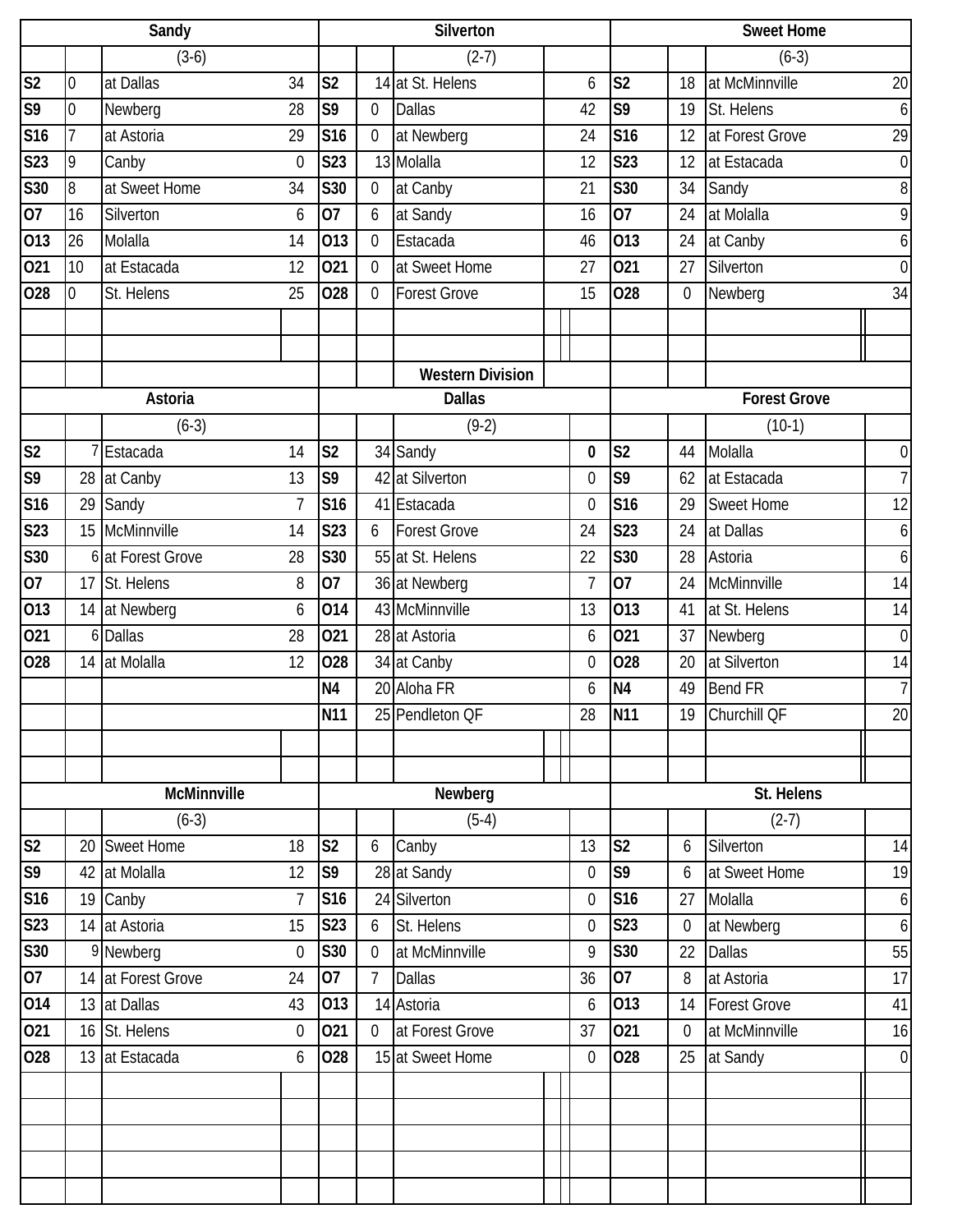|                        | District 5 Midwestern |                      |                  |                |   |                         |                |                        |                  |                      |                  |
|------------------------|-----------------------|----------------------|------------------|----------------|---|-------------------------|----------------|------------------------|------------------|----------------------|------------------|
|                        |                       | Churchill            |                  |                |   |                         |                |                        |                  | <b>Cottage Grove</b> |                  |
|                        |                       | $(11-1-1)$           |                  |                |   |                         |                |                        |                  | $(1-8)$              |                  |
| S <sub>2</sub>         | 21                    | at Thurston          | $\overline{0}$   |                |   |                         |                | S <sub>2</sub>         | 0                | Sheldon              | 21               |
| S <sub>9</sub>         | 15                    | North Bend           | 6                |                |   |                         |                | S9                     | 14               | at Marshfield        | 28               |
| S16                    | 44                    | South Eugene         | $\mathbf 0$      |                |   | Churchill, North Eugene |                | <b>S16</b>             | 10               | Springfield          | 6                |
| S <sub>23</sub>        |                       | Marshfield           | 13               |                |   | Sheldon, South Eugene   |                | <b>S23</b>             | 10               | North Eugene         | 34               |
| S30                    | 37                    | at Springfield       | 8                |                |   | all played home games   |                | <b>S30</b>             | 13               | South Eugene at AS   | 22               |
| $\overline{07}$        | 40                    | Willamette           | 13               |                |   | at Autzen Stadium       |                | 07                     | 0                | at Thurston          | 24               |
| 014                    | 22                    | North Eugene         | $\mathbf 0$      |                |   |                         |                | 014                    | 3                | North Bend           | 14               |
| 021                    | 51                    | Cottage Grove        | $\boldsymbol{0}$ |                |   |                         |                | 021                    | 0                | Churchill at AS      | 51               |
| 028                    |                       | Sheldon              | 6                |                |   |                         |                | 028                    | 0                | at Willamette        | 22               |
| N <sub>4</sub>         | 10                    | Corvallis FR         | $\overline{7}$   |                |   |                         |                |                        |                  |                      |                  |
| <b>N11</b>             | 20                    | Forest Grove QF      | 19               |                |   |                         |                |                        |                  |                      |                  |
| <b>N18</b>             | 22                    | Sunset SF            | 15               |                |   |                         |                |                        |                  |                      |                  |
| <b>N25</b>             |                       | Medford F            | $\overline{7}$   |                |   |                         |                |                        |                  |                      |                  |
|                        |                       |                      |                  |                |   |                         |                |                        |                  |                      |                  |
|                        |                       |                      |                  |                |   |                         |                |                        |                  |                      |                  |
|                        |                       | Marshfield           |                  |                |   | North Bend              |                |                        |                  | North Eugene         |                  |
|                        |                       | $(7-2)$              |                  |                |   | $(4-5)$                 |                |                        |                  | $(5-4)$              |                  |
| S <sub>2</sub>         |                       | 0 North Eugene at AS | $\overline{7}$   | S <sub>2</sub> |   | 20 South Eugene at AS   | 28             | $\overline{\text{S2}}$ | $\overline{7}$   | Marshfield           | $\boldsymbol{0}$ |
| S9                     | 28                    | Cottage Grove        | 14               | S9             | 6 | Churchill at AS         | 15             | S9                     | 49               | at Springfield       | $\overline{I}$   |
| <b>S16</b>             | 22                    | at Thurston          | 15               | S16            | 7 | Sheldon                 | 28             | <b>S16</b>             | 37               | Willamette           | 6                |
| S23                    | 13                    | Churchill at AS      | $\overline{7}$   | S23            | 6 | Springfield             | 0              | <b>S23</b>             | 34               | at Cottage Grove     | 10               |
| S30                    |                       | 0 Sheldon            | 10               | <b>S30</b>     |   | 13 at Willamette        | 12             | S30                    | $\overline{7}$   | Thurston             | 15               |
| $\overline{07}$        | 21                    | South Eugene         | 20               | 07             | 0 | North Eugene            | 6              | 07                     | 6                | at North Bend        | $\boldsymbol{0}$ |
| 014                    |                       | 54 at Springfield    | $\boldsymbol{0}$ | 014            |   | 14 at Cottage Grove     | 3              | 014                    | $\boldsymbol{0}$ | Churchill            | 22               |
| 021                    |                       | 35 Willamette        | 12               | 021            |   | 13 Thurston             | $\overline{7}$ | 021                    | $\overline{7}$   | Sheldon              | 21               |
| 028                    | 14                    | North Bend           | $\overline{0}$   | 028            | 0 | at Marshfield           | 14             | 028                    | 15               | South Eugene         | 29               |
|                        |                       |                      |                  |                |   |                         |                |                        |                  |                      |                  |
|                        |                       |                      |                  |                |   |                         |                |                        |                  |                      |                  |
|                        |                       | Sheldon              |                  |                |   | South Eugene            |                |                        |                  | Springfield          |                  |
|                        |                       | $(8-2)$              |                  |                |   | $(4-5)$                 |                |                        |                  | $(2-7)$              |                  |
| $\overline{\text{S2}}$ | 21                    | at Cottage Grove     | $\overline{0}$   | S <sub>2</sub> |   | 28 North Bend           | 20             | S <sub>2</sub>         | 20               | at Willamette        | 19               |
| S <sub>9</sub>         | 26                    | Thurston             | $\overline{0}$   | S9             |   | 36 at Willamette        | 30             | S <sub>9</sub>         | $\overline{7}$   | North Eugene         | 49               |
| S16                    | 28                    | at North Bend        | $\overline{1}$   | S16            | 0 | Churchill               | 44             | S <sub>16</sub>        | 6                | at Cottage Grove     | 10               |
| S <sub>23</sub>        | 15                    | South Eugene         | 12               | S23            |   | 12 Sheldon              | 15             | <b>S23</b>             | 0                | at North Bend        | $\boldsymbol{6}$ |
| S30                    | 10                    | at Marshfield        | $\mathbf 0$      | S30            |   | 22 Cottage Grove        | 13             | S30                    | 8                | Churchill            | 37               |
| 07                     | 39                    | Springfield          | $\mathbf 0$      | 07             |   | 20 at Marshfield        | 21             | 07                     | 0                | Sheldon at AS        | 39               |
| 014                    | 15                    | at Willamette        | 14               | 014            | 8 | Thurston                | 23             | 014                    | 0                | Marshfield           | 54               |
| 021                    | 21                    | North Eugene         | $\overline{1}$   | 021            |   | 36 at Springfield       | 28             | 021                    | 28               | South Eugene         | 36               |
| 028                    |                       | 6 Churchill          | $\overline{7}$   | 028            |   | 15 North Eugene         | 29             | 028                    | 21               | at Thurston          | $\boldsymbol{6}$ |
| N <sub>4</sub>         | 22                    | Medford FR           | 24               | <b>N4</b>      |   |                         |                | <b>N4</b>              |                  |                      |                  |
|                        |                       |                      |                  |                |   |                         |                |                        |                  |                      |                  |
|                        |                       |                      |                  |                |   |                         |                |                        |                  |                      |                  |
|                        |                       |                      |                  |                |   |                         |                |                        |                  |                      |                  |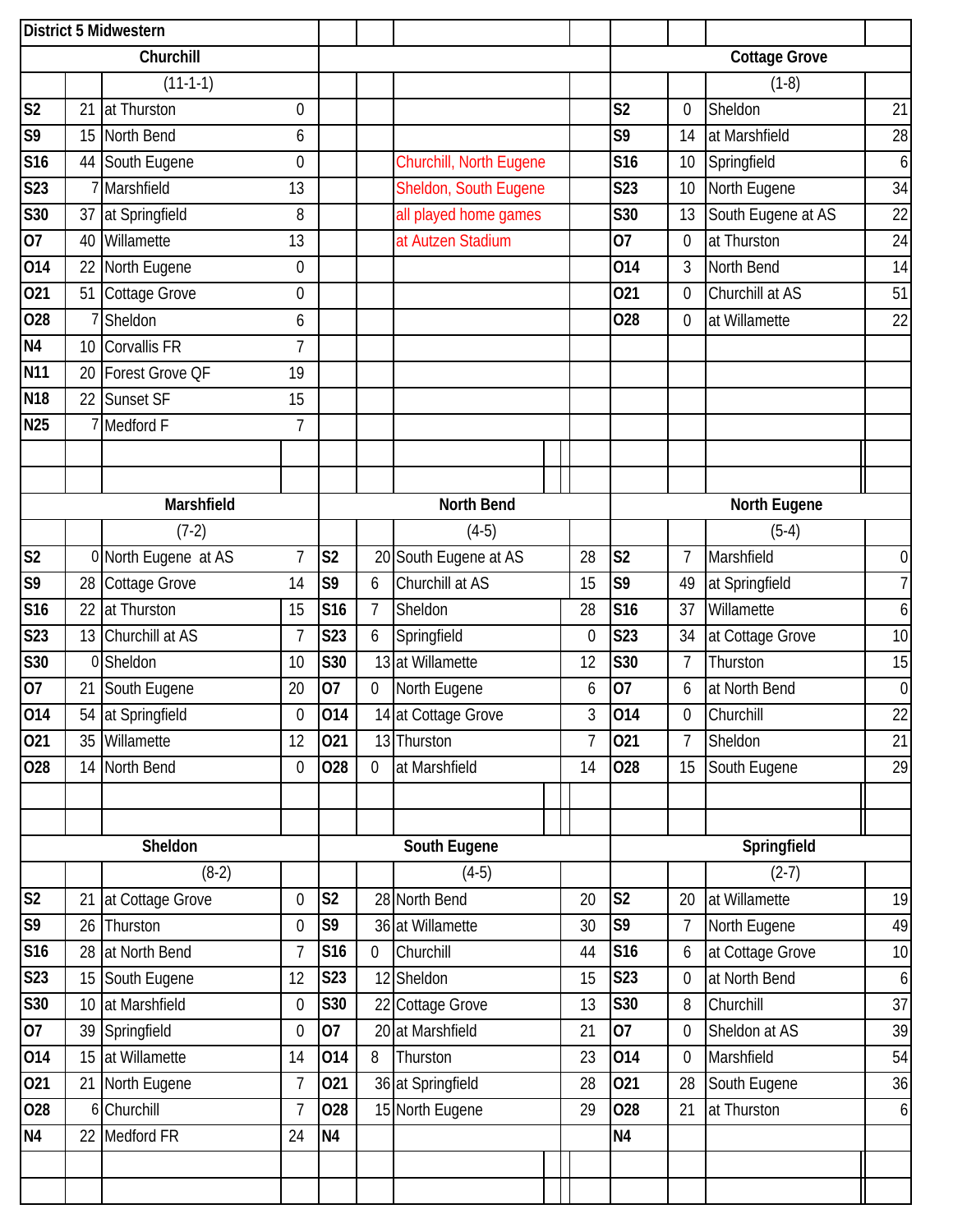|                 |    | Thurston                   |                |                 |                |                       |                  |                 |                | Willamette             |                |
|-----------------|----|----------------------------|----------------|-----------------|----------------|-----------------------|------------------|-----------------|----------------|------------------------|----------------|
|                 |    | $(3-6)$                    |                |                 |                |                       |                  |                 |                | $(2-7)$                |                |
| S <sub>2</sub>  |    | 0 Churchill                | 21             |                 |                |                       |                  | S <sub>2</sub>  | 19             | Springfield            | 20             |
| S9              |    | 0 Sheldon                  | 26             |                 |                |                       |                  | S9              | 30             | South Eugene           | 36             |
| S16             |    | 15 Marshfield              | 22             |                 |                |                       |                  | <b>S16</b>      | 6              | North Eugene at AS     | 37             |
| S23             |    | Willamette                 | 12             |                 |                |                       |                  | <b>S23</b>      | 12             | at Thurston            | 7 <sup>1</sup> |
| S30             | 15 | North Eugene               | $\overline{7}$ |                 |                |                       |                  | S30             | 12             | North Bend             | 13             |
| 07              |    | 24 Cottage Grove           | $\overline{0}$ |                 |                |                       |                  | $\overline{07}$ | 13             | Churchill at AS        | 40             |
| 014             |    | 23 South Eugene            | 8              |                 |                |                       |                  | 014             | 14             | Sheldon                | 15             |
| 021             |    | North Bend                 | 13             |                 |                |                       |                  | 021             | 12             | at Marshfield          | 35             |
| 028             |    | 6 Springfield              | 21             |                 |                |                       |                  | 028             | 22             | Cottage Grove          | $\overline{0}$ |
|                 |    |                            |                |                 |                |                       |                  |                 |                |                        |                |
|                 |    |                            |                |                 |                |                       |                  |                 |                |                        |                |
|                 |    | District 6 Southern Oregon |                |                 |                |                       |                  |                 |                |                        |                |
|                 |    | Ashland                    |                |                 |                | Crater                |                  |                 |                | <b>Grants Pass</b>     |                |
|                 |    | $(4-5)$                    |                |                 |                | $(3-6)$               |                  |                 |                | $(2-7)$                |                |
| S <sub>2</sub>  | 21 | at Jesuit                  | 20             | S <sub>2</sub>  |                | 15 at Parkrose        | 19               | S <sub>2</sub>  | 0              | Central Catholic at CS | 14             |
| S9              | 13 | Eagle Point                | 23             | S9              |                | 34 Central Catholic * | 22               | S <sub>9</sub>  | 6              | Ferndale (CA)          | 14             |
| S16             | 21 | Del Norte (CA)             | 13             | S16             |                | 34 Central Catholic   | 12               | <b>S16</b>      | 19             | at Hillsboro           | 13             |
| <b>S23</b>      | 14 | Aloha                      | 17             | S23             | $\mathbf 0$    | at Yreka (CA)         | 12               | <b>S23</b>      | 6              | David Douglas          | 14             |
| S30             | 21 | <b>Grants Pass</b>         | 6              | <b>S30</b>      |                | 21 Roseburg           | 48               | S30             | 6              | at Ashland             | 21             |
| 07              |    | 2 at Klamath Union         | $\overline{1}$ | 07              | 6              | at Grants Pass        | $\overline{7}$   | $\overline{07}$ | $\overline{7}$ | Crater                 | $6 \mid$       |
| 014             |    | 10 at Crater               | $\overline{7}$ | 014             | $\overline{7}$ | Ashland               | 10               | 014             | $\overline{7}$ | at Medford             | 34             |
| 021             |    | 0 Medford                  | 20             | 021             |                | 45 Klamath Union      | 14               | 021             |                | Roseburg               | 14             |
| 028             |    | 28 at Roseburg             | 38             | 028             |                | 13 at Medford         | 17               | 028             | 3              | <b>Klamath Union</b>   | 9              |
|                 |    |                            |                |                 |                | *Modesto CA           |                  |                 |                |                        |                |
|                 |    |                            |                |                 |                |                       |                  |                 |                |                        |                |
|                 |    | <b>Klamath Union</b>       |                |                 |                | Medford               |                  |                 |                | Roseburg               |                |
|                 |    | $(4-5)$                    |                |                 |                | $(11-1-1)$            |                  |                 |                | $(8-3)$                |                |
| S <sub>2</sub>  |    | 0 at Aloha                 | 12             | S <sub>2</sub>  |                | 21 Sunset             | 39               | S <sub>2</sub>  | 27             | Beaverton              | 13             |
| S <sub>9</sub>  |    | 7 at Enterprise (CA)       | 19             | S <sub>9</sub>  |                | 27 at Pendleton       | 14               | S <sub>9</sub>  | 20             | Bend                   | 8 <sup>°</sup> |
| <b>S16</b>      |    | 20 Parkrose (ot)           | 13             | S <sub>16</sub> |                | 30 Eureka (CA)        | 6                | S <sub>16</sub> | 19             | at Sunset              | 20             |
| S <sub>23</sub> |    | 6 Jesuit                   | $\overline{0}$ | <b>S23</b>      | 9              | at Beaverton          | 7                | <b>S23</b>      | 24             | at Del Norte (CA)      | $\mathbf 0$    |
| <b>S30</b>      |    | 0 Medford                  | 21             | S30             |                | 21 at Klamath Union   | 0                | S30             | 48             | at Crater              | 21             |
| 07              |    | Ashland                    | $\overline{2}$ | 07              |                | 49 at Roseburg        | 6                | 07              | 6              | Medford                | 49             |
| 014             |    | at Roseburg                | 28             | 014             |                | 34 Grants Pass        | $\overline{7}$   | 014             | 28             | Klamath Union          | $\overline{7}$ |
| 021             |    | 14 at Crater               | 45             | 021             |                | 20 at Ashland         | $\boldsymbol{0}$ | 021             | 14             | at Grants Pass         | 7 <sup>1</sup> |
| 028             |    | 9 at Grants Pass           | 3              | 028             |                | 17 Crater             | 13               | 028             | 38             | Ashland                | 28             |
|                 |    |                            |                | N <sub>4</sub>  |                | 24 Sheldon FR         | 22               | <b>N4</b>       | 20             | Lakeridge FR           | 16             |
|                 |    |                            |                | N <sub>11</sub> |                | 35 Crescent Valley OF | 7                | N <sub>11</sub> | 15             | Sunset QF              | 17             |
|                 |    |                            |                | <b>N18</b>      |                | 13 Pendleton SF       | 7                |                 |                |                        |                |
|                 |    |                            |                | <b>N25</b>      | $\overline{7}$ | Churchill F           | $\overline{7}$   |                 |                |                        |                |
|                 |    |                            |                |                 |                |                       |                  |                 |                |                        |                |
|                 |    |                            |                |                 |                |                       |                  |                 |                |                        |                |
|                 |    |                            |                |                 |                |                       |                  |                 |                |                        |                |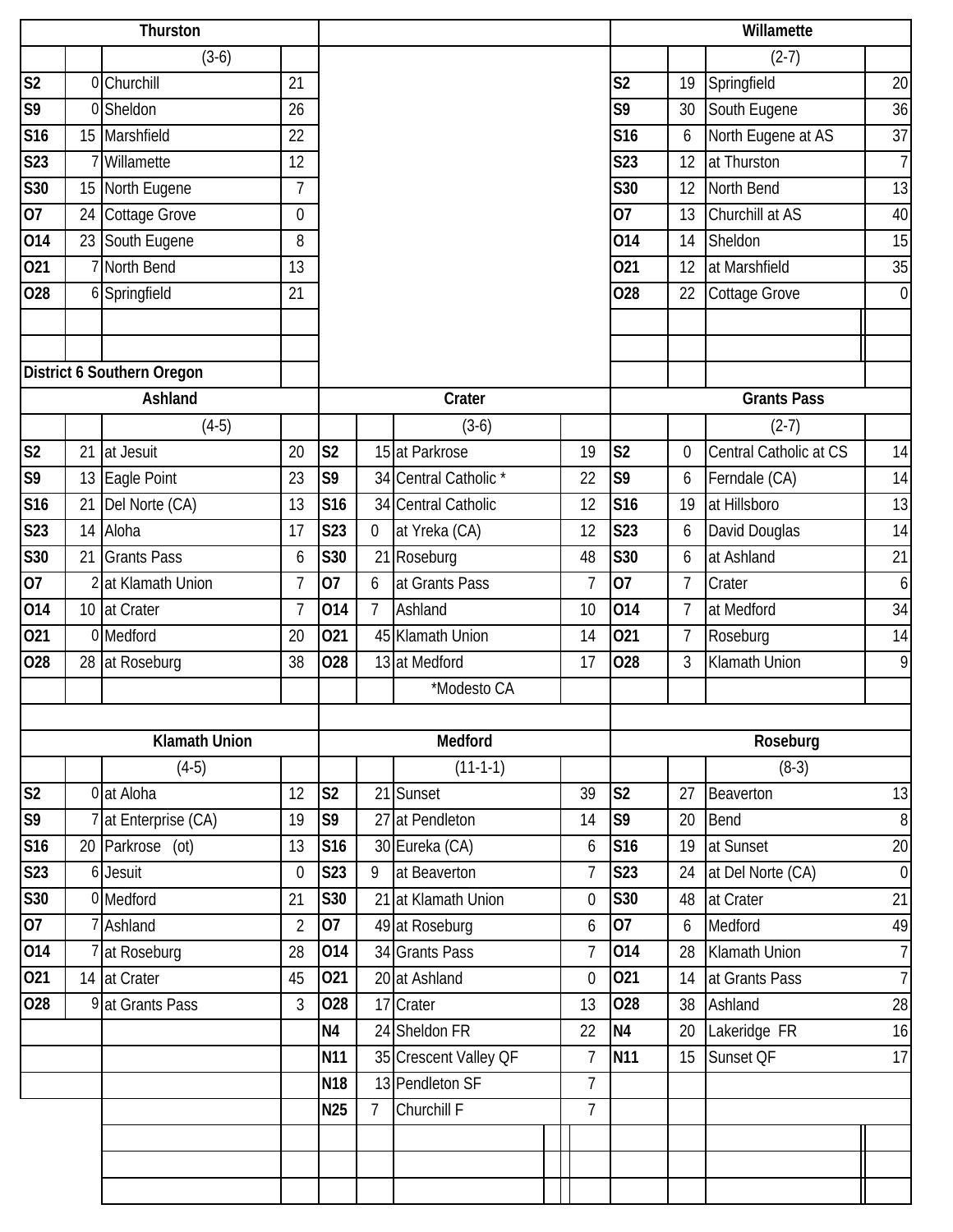|                |    |                     |                |                |                  | District 7 IMC        |                |                |                |                     |                  |
|----------------|----|---------------------|----------------|----------------|------------------|-----------------------|----------------|----------------|----------------|---------------------|------------------|
|                |    | <b>Baker</b>        |                |                |                  |                       |                |                |                | <b>Bend</b>         |                  |
|                |    | $(1-7)$             |                |                |                  |                       |                |                |                | $(5-4)$             |                  |
| S <sub>2</sub> |    | 0 at Payette (ID)   | 6              |                |                  |                       |                | S <sub>2</sub> | 6              | South Salem         | $\overline{1}$   |
| S <sub>9</sub> |    | 15 at Cheney (WA)   | 8              |                |                  |                       |                | S9             | 8              | at Roseburg         | $\overline{20}$  |
| S16            |    | 7 at Ontario        | 40             |                |                  |                       |                | <b>S16</b>     | 12             | Hermiston           | $\mathbf 0$      |
| S23            |    |                     |                |                |                  |                       |                | <b>S23</b>     | $\overline{7}$ | at Pendleton        | 20               |
| S30            |    | 0 at Bend           | 41             |                |                  |                       |                | <b>S30</b>     | 41             | <b>Baker</b>        | $\mathbf 0$      |
| 07             |    | 7Redmond            | 35             |                |                  |                       |                | 07             | 32             | at Ontario          | $\overline{7}$   |
| 014            |    | 0 Pendleton         | 62             |                |                  |                       |                | 014            | 20             | La Grande           | $\mathbf 0$      |
| 021            |    | 15 Hermiston        | 22             |                |                  |                       |                | 021            | 21             | at Redmond          | 14               |
| 028            |    | 15 at La Grande     | 47             |                |                  |                       |                | 028            | $\overline{7}$ | <b>Forest Grove</b> | 49               |
|                |    |                     |                |                |                  |                       |                |                |                |                     |                  |
|                |    |                     |                |                |                  |                       |                |                |                |                     |                  |
| N <sub>4</sub> |    |                     |                |                |                  |                       |                |                |                |                     |                  |
|                |    | Hermiston           |                |                |                  | La Grande             |                |                |                | Ontario             |                  |
|                |    | $(3-4)$             |                |                |                  | $(3-6)$               |                |                |                | $(3-5)$             |                  |
| S <sub>2</sub> |    |                     |                | S <sub>2</sub> | $\boldsymbol{0}$ | at Capitol (ID)       | 49             | S <sub>2</sub> | 26             | at Nyssa            | 21               |
| S <sub>9</sub> |    | 6 at Evergreen (WA) | 14             | S9             |                  | 14 at Lewiston (ID)   | 20             | S9             | 16             | Vale                | 41               |
| S16            |    | 0 at Bend           | 12             | S16            |                  | 13 Burns              | 12             | <b>S16</b>     | 40             | <b>Baker</b>        | $\overline{1}$   |
| S23            |    | 12 Redmond          | 6              | <b>S23</b>     |                  | 14 at Ontario<br>(ot) | 20             | <b>S23</b>     | 20             | La Grande<br>(ot)   | 14               |
| S30            |    | at La Grande        | 21             | S30            |                  | 21 Hermiston          | $\overline{7}$ | S30            | $\overline{0}$ | at Redmond          | 14               |
| 07             |    |                     |                | 07             | 8                | at Pendleton          | 42             | 07             | $\overline{7}$ | Bend                | 32               |
| 014            |    | 14 Ontario          | 6              | 014            |                  | 14 Redmond            | 17             | 014            | 6              | at Hermiston        | 14               |
| 021            |    | 22 at Baker         | 15             | 021            | $\overline{0}$   | at Bend               | 20             | 021            | 6              | at Pendleton        | 52               |
| 028            |    | 7 at Pendleton      | 27             | 028            | 47               | <b>Baker</b>          | 15             | 028            |                |                     |                  |
|                |    |                     |                |                |                  |                       |                |                |                |                     |                  |
|                |    | Pendleton           |                |                |                  |                       |                |                |                | Redmond             |                  |
|                |    | $(9-3)$             |                |                |                  |                       |                |                |                | $(4-5)$             |                  |
| S <sub>2</sub> |    | 12 Moscow (ID)      | 18             |                |                  |                       |                | S <sub>2</sub> | 26             | at Madras           | $\boldsymbol{0}$ |
| S <sub>9</sub> |    | 14 Medford          | 27             |                |                  |                       |                | S9             | 13             | Crook County        | 19               |
| S16            |    | 14 at Redmond       | 12             |                |                  |                       |                | S16            | 12             | Pendleton           | 14               |
| S23            |    | 20 Bend             | $\overline{7}$ |                |                  |                       |                | <b>S23</b>     | 6              | at Hermiston        | 12               |
| S30            |    | 41 Lewiston (ID)    | 14             |                |                  |                       |                | S30            | 14             | Ontario             | $\boldsymbol{0}$ |
| 07             |    | 42 La Grande        | 8              |                |                  |                       |                | 07             | 35             | at Baker            | $\overline{1}$   |
| 014            |    | 62 at Baker         | 0              |                |                  |                       |                | 014            | 17             | La Grande           | 14               |
| 021            |    | 52 Ontario          | 6              |                |                  |                       |                | 021            | 14             | at West Linn        | 20               |
| 028            | 27 | Hermiston           | $\overline{7}$ |                |                  |                       |                | 028            | 14             | at Bend             | 21               |
| N <sub>4</sub> |    | 48 Marshall FR      | 20             |                |                  |                       |                |                |                |                     |                  |
| <b>N11</b>     |    | 28 Dallas QF        | 25             |                |                  |                       |                |                |                |                     |                  |
| <b>N18</b>     |    | 7 Medford SF        | 13             |                |                  |                       |                |                |                |                     |                  |
|                |    |                     |                |                |                  |                       |                |                |                |                     |                  |
|                |    |                     |                |                |                  |                       |                |                |                |                     |                  |
|                |    |                     |                |                |                  |                       |                |                |                |                     |                  |
|                |    |                     |                |                |                  |                       |                |                |                |                     |                  |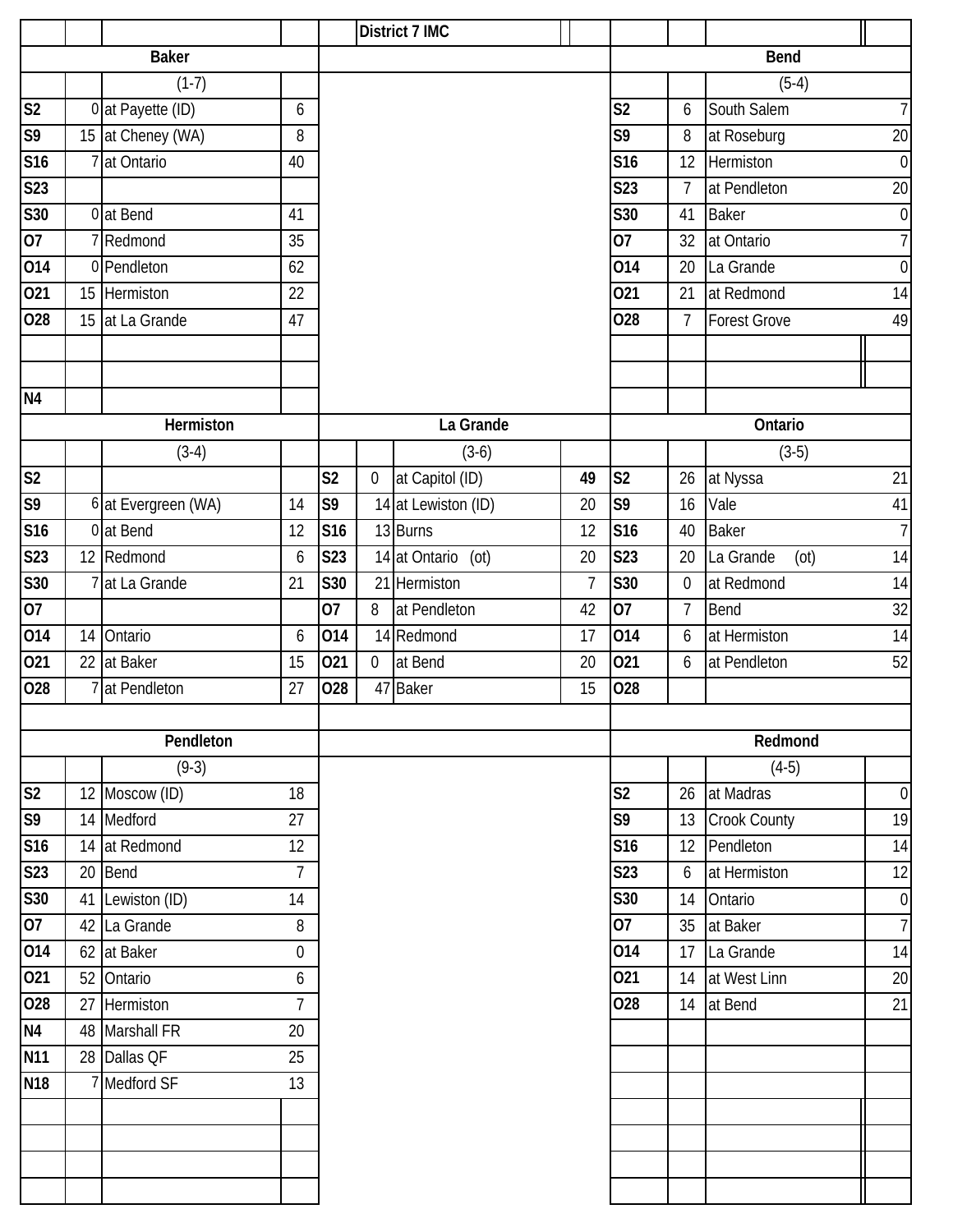|                           | <b>District 8 Valley</b> |                             |                |                |                |                          |                |                |                |                        |                  |
|---------------------------|--------------------------|-----------------------------|----------------|----------------|----------------|--------------------------|----------------|----------------|----------------|------------------------|------------------|
|                           |                          | Corvallis                   |                |                |                | <b>Crescent Valley</b>   |                |                |                | Lebanon                |                  |
|                           |                          | $(8-2)$                     |                |                |                | $(10-1)$                 |                |                |                | $(4-5)$                |                  |
| S <sub>2</sub>            |                          | 48 West Albany              | 12             | S <sub>2</sub> |                | 14 at South Albany       | 3              | S <sub>2</sub> | $\overline{2}$ | at North Salem         | $\overline{7}$   |
| S <sub>9</sub>            | 33                       | at McNary                   | 7              | S9             |                | 21 North Salem           | 7              | S9             | 28             | South Salem            | $\overline{7}$   |
| S <sub>16</sub>           | 42                       | Sprague                     | $\overline{1}$ | S16            |                | 35 at South Salem        | 7              | <b>S16</b>     | 33             | Roosevelt              | $\boldsymbol{6}$ |
| S23                       | 40                       | Madison                     | 6              | S23            |                | 14 Lebanon               | 0              | <b>S23</b>     | 0              | Crescent Valley at PS  | 14               |
| S30                       | 41                       | at South Albany             | 12             | S30            |                | 12 Benson                | 7              | <b>S30</b>     | 26             | West Albany            | 14               |
| 07                        |                          | 69 North Salem              | 6              | 07             |                | 27 at West Albany        | 14             | 07             | $\overline{0}$ | at McNary              | $\mathfrak{Z}$   |
| 014                       |                          | 7 South Salem               | 6              | 014            |                | 19 McNary                | 14             | 014            | 19             | Sprague                | 14               |
| 021                       |                          | 28 Lebanon                  | $\overline{0}$ | 021            |                | 17 at Sprague            | 14             | 021            | $\overline{0}$ | at Corvallis           | 28               |
| 028                       | 29                       | <b>Crescent Valley atPS</b> | 42             | 028            |                | 42 Corvallis             | 29             | 028            | 8              | South Albany           | 13               |
| N <sub>4</sub>            |                          | <b>Churchill FR</b>         | 10             | N <sub>4</sub> |                | 35 Milwaukie FR          | 14             |                |                |                        |                  |
|                           |                          |                             |                | N11            | $\overline{7}$ | Medford QF               | 35             |                |                |                        |                  |
|                           |                          |                             |                |                |                | Played home games at     |                |                |                |                        |                  |
|                           |                          |                             |                |                |                | Parker Stadium (Reser's) |                |                |                |                        |                  |
|                           |                          |                             |                |                |                |                          |                |                |                |                        |                  |
|                           |                          |                             |                |                |                |                          |                |                |                |                        |                  |
|                           |                          | <b>McNary</b>               |                |                |                | <b>North Salem</b>       |                |                |                | South Albany           |                  |
|                           |                          | $(5-4)$                     |                |                |                | $(2-7)$                  |                |                |                | $(5-4)$                |                  |
| $\overline{\text{S2}}$    | 20                       | at Sprague                  | $\overline{1}$ | S <sub>2</sub> | $\overline{7}$ | Lebanon                  | $\overline{2}$ | S <sub>2</sub> | 3              | <b>Crescent Valley</b> | 14               |
| $\overline{\mathsf{S}^9}$ |                          | 7 Corvallis                 | 33             | S9             | $\overline{7}$ | Crescent Valley at PS    | 21             | S9             | 28             | at West Albany         | $\overline{0}$   |
| S <sub>16</sub>           |                          | 12 at South Albany          | 35             | S16            | 6              | West Albany              | 28             | <b>S16</b>     | 35             | <b>McNary</b>          | 12               |
| S23                       | 13                       | North Salem                 | 6              | S23            | 6              | at McNary                | 13             | <b>S23</b>     | 7              | at Sprague             | 13               |
| S30                       |                          | 14 at South Salem           | 20             | S30            |                | 21 Sprague               | 28             | <b>S30</b>     | 12             | Corvallis              | 41               |
| 07                        |                          | 3 Lebanon                   | $\overline{0}$ | 07             | 6              | at Corvallis             | 69             | 07             | 21             | Wilson                 | $\boldsymbol{0}$ |
| 014                       | 14                       | Crescent Valley at PS       | 19             | 014            | 8              | South Albany             | 29             | 014            | 29             | at North Salem         | $\infty$         |
| 021                       | 34                       | West Albany                 | 12             | 021            |                | 34 Cleveland             | 14             | 021            | 13             | South Salem            | 20               |
| 028                       | 14                       | Benson                      | 8              | 028            | $\overline{0}$ | at South Salem           | 18             | 028            | 13             | at Lebanon             | 8                |
|                           |                          |                             |                |                |                |                          |                |                |                |                        |                  |
|                           |                          |                             |                |                |                |                          |                |                |                |                        |                  |
|                           |                          | South Salem                 |                |                |                | Sprague                  |                |                |                | <b>West Albany</b>     |                  |
|                           |                          | $(6-3)$                     |                |                |                | $(3-6)$                  |                |                |                | $(2-7)$                |                  |
| S <sub>2</sub>            | $\overline{7}$           | at Bend                     | 6              | S <sub>2</sub> | $\overline{7}$ | <b>McNary</b>            | 20             | S <sub>2</sub> | 12             | at Corvallis           | 48               |
| $\overline{\mathsf{S}^9}$ | $\overline{1}$           | at Lebanon                  | 28             | S9             | 61             | Lincoln                  | $\overline{0}$ | S <sub>9</sub> | $\Omega$       | South Albany           | 28               |
| S16                       | $\overline{7}$           | <b>Crescent Valley</b>      | 35             | S16            | $\overline{7}$ | at Corvallis             | 42             | S16            | 28             | at North Salem         | $\overline{6}$   |
| S <sub>23</sub>           | 20                       | at West Albany              | 14             | <b>S23</b>     |                | 13 South Albany          | $\overline{7}$ | S23            | 14             | South Salem            | 20               |
| <b>S30</b>                | 20                       | <b>McNary</b>               | 14             | S30            |                | 28 at North Salem        | 21             | <b>S30</b>     | 14             | at Lebanon             | 26               |
| 07                        | 49                       | at Sprague                  | 15             | 07             |                | 15 South Salem           | 49             | 07             | 14             | <b>Crescent Valley</b> | 29               |
| 014                       | 6                        | Corvallis                   | 7              | 014            |                | 14 at Lebanon            | 19             | 014            | 26             | Grant                  | 32               |
| 021                       | 20                       | at South Albany             | 13             | 021            |                | 14 Crescent Valley       | 17             | 021            | 12             | at McNary              | 34               |
| 028                       | 18                       | North Salem                 | $\theta$       | 028            | 6              | at West Albany           | 27             | 028            | 27             | Sprague                | 6                |
|                           |                          |                             |                |                |                |                          |                |                |                |                        |                  |
|                           |                          |                             |                |                |                |                          |                |                |                |                        |                  |
|                           |                          |                             |                |                |                |                          |                |                |                |                        |                  |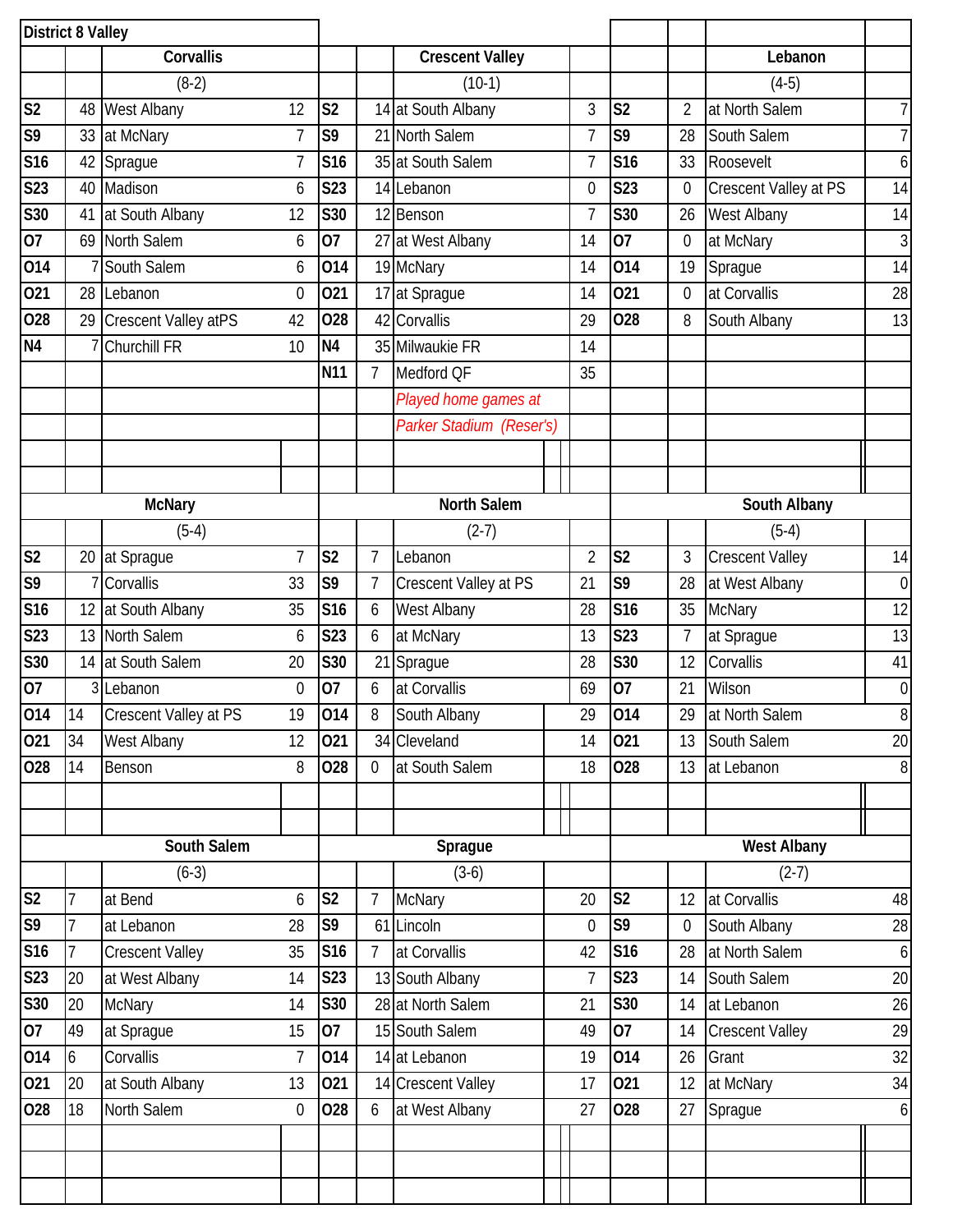|                           |                  | 1977 Class AA Football Schedules and Scores |                |                |                |                    |                |                 |                |                 |                  |
|---------------------------|------------------|---------------------------------------------|----------------|----------------|----------------|--------------------|----------------|-----------------|----------------|-----------------|------------------|
| <b>Distri</b>             |                  | Cowapa League                               |                |                |                |                    |                |                 |                |                 |                  |
|                           |                  | <b>Banks</b>                                |                |                |                |                    |                |                 |                | Clatskanie      |                  |
|                           |                  | $(5-4)$                                     |                |                |                |                    |                |                 |                | $(2-7)$         |                  |
| S <sub>9</sub>            | 20               | Dayton                                      | 22             |                |                |                    |                | S9              | 12             | Knappa          | 7                |
| S16                       | 14               | at Marist                                   | 21             |                |                |                    |                | S16             | 0              | at Warrenton    | 13               |
| <b>S23</b>                | 19               | Rainier                                     | $\mathbf 0$    |                |                |                    |                | <b>S23</b>      | 0              | at Tillamook    | 33               |
| S30                       | 18               | at Clatskanie                               | $\mathbf 0$    |                |                |                    |                | S30             | $\mathbf 0$    | <b>Banks</b>    | 18               |
| 07                        | 13               | at Tillamook                                | 42             |                |                |                    |                | 07              | 14             | at Scappoose    | 31               |
| 013                       | 27               | Willamina                                   | 14             |                |                |                    |                | 013             | 12             | Seaside         | 40               |
| $\overline{021}$          | 13               | at Scappoose                                | 18             |                |                |                    |                | 021             | 18             | at Sheridan     | 38               |
| 028                       | 36               | Seaside                                     | 6              |                |                |                    |                | 028             | 14             | Neah-Kah-Nie    | $\boldsymbol{0}$ |
| N <sub>4</sub>            | 6                | Neah-Kah-Nie                                | $\overline{0}$ |                |                |                    |                | N <sub>4</sub>  | 6              | at Rainier      | 21               |
|                           |                  |                                             |                |                |                |                    |                |                 |                |                 |                  |
|                           |                  |                                             |                |                |                |                    |                |                 |                |                 |                  |
|                           |                  | Neah-Kah-Nie                                |                |                |                | Rainier            |                |                 |                | Scappoose       |                  |
|                           |                  | $(1-8)$                                     |                |                |                | $(3-6)$            |                |                 |                | $(6-3)$         |                  |
| $\overline{\mathsf{S}^9}$ | $\boldsymbol{0}$ | at Stayton                                  | 19             | S <sub>9</sub> | 6              | Woodland (WA)      | 20             | S <sub>9</sub>  | 8              | at Central      | 14               |
| S <sub>16</sub>           | 12               | Nestucca                                    | 6              | S16            | 6              | at Winlock (WA)    | 21             | S <sub>16</sub> | 14             | Sherwood        | $\overline{0}$   |
| S <sub>23</sub>           | 6                | at Seaside                                  | $\overline{7}$ | <b>S23</b>     | $\overline{0}$ | at Banks           | 19             | S23             | 6              | at Dayton       | 40               |
| S30                       | 8                | Tillamook                                   | 47             | S30            | $\mathbf 0$    | Sherwood           | 6              | S30             | 19             | Seaside         | $\mathbf 0$      |
| 07                        | $\overline{0}$   | at North Marion                             | 20             | 07             |                | 28 at Seaside      | 8              | 07              | 31             | Clatskanie      | 14               |
| 013                       | 14               | Scappoose                                   | 27             | 013            |                | 14 Tillamook       | 28             | 013             | 27             | at Neah-Kah-Nie | 14               |
| 021                       | 6                | Rainier                                     | 19             | 021            |                | 19 at Neah-Kah-Nie | 6              | 021             | 18             | <b>Banks</b>    | 13               |
| 028                       | $\overline{0}$   | at Clatsklanie                              | 14             | 028            | $\overline{0}$ | Scappoose          | $\overline{7}$ | 028             | 7              | at Rainier      | $\overline{0}$   |
| N <sub>4</sub>            | $\overline{0}$   | at Banks                                    | 6              | N <sub>4</sub> | 21             | Clatskanie         | 0              | N <sub>4</sub>  | 6              | at Tillamook    | 14               |
|                           |                  |                                             |                |                |                |                    |                |                 |                |                 |                  |
|                           |                  |                                             |                |                |                |                    |                |                 |                |                 |                  |
|                           |                  | Seaside                                     |                |                |                |                    |                |                 |                | Tillamook       |                  |
|                           |                  | $(2-7)$                                     |                |                |                |                    |                |                 |                | $(11-1)$        |                  |
| $\overline{\mathcal{S}}$  | 14               | at Yamhill-Carlton                          | 30             |                |                |                    |                | S9              | 9              | Gladstone       | 7 <sup>1</sup>   |
| S16                       | $\overline{0}$   | Woodburn                                    | 40             |                |                |                    |                | <b>S16</b>      | 22             | at Knappa       | 12               |
| S <sub>23</sub>           | $\overline{7}$   | Neah-Kah-Nie                                | 6              |                |                |                    |                | <b>S23</b>      | 33             | Clatskanie      | $\overline{0}$   |
| S30                       | $\overline{0}$   | at Scappoose                                | 19             |                |                |                    |                | <b>S30</b>      | 47             | at Neah-Kah-Nie | 8                |
| 07                        | 8                | Rainier                                     | 28             |                |                |                    |                | 07              | 42             | <b>Banks</b>    | 13               |
| 013                       | 40               | at Clatskanie                               | 12             |                |                |                    |                | 013             | 28             | at Rainier      | 14               |
| 021                       | $\overline{0}$   | Tillamook                                   | 29             |                |                |                    |                | 021             | 29             | at Seaside      | $\overline{0}$   |
| 028                       | 6                | at Banks                                    | 36             |                |                |                    |                | 028             | 20             | Yamhill-Carlton | $\overline{0}$   |
| N <sub>4</sub>            | 12               | Netucca                                     | 24             |                |                |                    |                | N <sub>4</sub>  | 14             | Scappoose       | $6 \mid$         |
|                           |                  |                                             |                |                |                |                    |                | N <sub>11</sub> | $\overline{7}$ | Lakeview QF     | 3                |
|                           |                  |                                             |                |                |                |                    |                | <b>N18</b>      | 28             | Cascade SF      | 18               |
|                           |                  |                                             |                |                |                |                    |                | <b>N25</b>      | $\overline{7}$ | South Umpqua F  | 35               |
|                           |                  |                                             |                |                |                |                    |                |                 |                |                 |                  |
|                           |                  |                                             |                |                |                |                    |                |                 |                |                 |                  |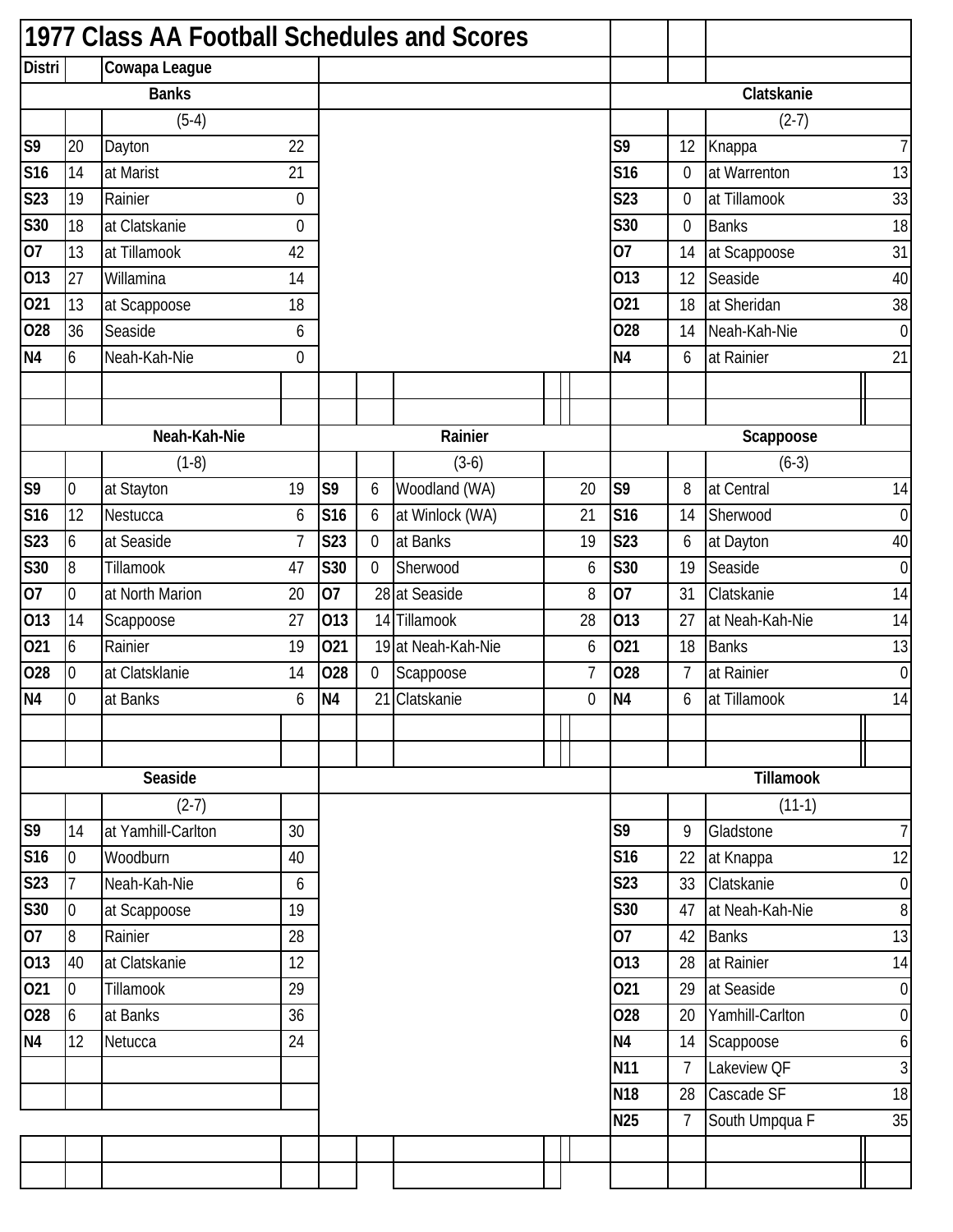|                     |                | <b>District 2</b>   |                |                |                  | Yamawa League   |                |                 |                |                     |                  |
|---------------------|----------------|---------------------|----------------|----------------|------------------|-----------------|----------------|-----------------|----------------|---------------------|------------------|
|                     |                | Dayton              |                |                |                  |                 |                |                 |                | Nestucca            |                  |
|                     |                | $(9-1)$             |                |                |                  |                 |                |                 |                | $(4-5)$             |                  |
| S9                  | 22             | at Banks            | 22             |                |                  |                 |                | S9              | 29             | Taft                | 7                |
| <b>S16</b>          | 42             | at Amity            | $\mathbf 0$    |                |                  |                 |                | <b>S16</b>      | 6              | at Neah-Kah-Nie     | 12               |
| S23                 | 40             | Scappoose           | 6              |                |                  |                 |                | <b>S23</b>      | 7              | at North Marion     | 34               |
| S30                 | 3              | at Bnestucca        | 6              |                |                  |                 |                | <b>S30</b>      | 6              | Dayton              | 30               |
| 07                  | 49             | at Sheridan         | 9              |                |                  |                 |                | 07              | $\overline{0}$ | at Sherwood         | 35               |
| 013                 | 62             | North Marion        | $\overline{1}$ |                |                  |                 |                | 013             | $\mathbf 0$    | Sheridan            | 40               |
| 021                 | 38             | at Willamina        | 6              |                |                  |                 |                | 021             | 23             | at Yamhill-Carlton  | 20               |
| 028                 | 35             | Sherwood            | 12             |                |                  |                 |                | 028             | 6              | Willamina           | $\overline{1}$   |
| N <sub>4</sub>      | 43             | Yamhill-Carlton     | 8              |                |                  |                 |                | N <sub>4</sub>  | 24             | at Seaside          | 12               |
| <b>N11</b>          | 16             | South Umpqua QF     | 20             |                |                  |                 |                |                 |                |                     |                  |
|                     |                |                     |                |                |                  |                 |                |                 |                |                     |                  |
|                     |                |                     |                |                |                  |                 |                |                 |                |                     |                  |
|                     |                | <b>North Marion</b> |                |                |                  | Sheridan        |                |                 |                | Sherwood            |                  |
|                     |                | $(3-6)$             |                |                |                  | $(4-5)$         |                |                 |                | $(6-3)$             |                  |
| S9                  | $\mathbf 0$    | at Woodburn         | 22             | S <sub>9</sub> |                  | 14 at Creswell  | 26             | S <sub>9</sub>  | $\overline{7}$ | <b>Central Linn</b> | 34               |
| <b>S16</b>          | 38             | Gervias             | 6              | S16            | $\boldsymbol{0}$ | Regis           | 26             | <b>S16</b>      | $\mathbf 0$    | at Scappoose        | 14               |
| S <sub>23</sub>     | 34             | Nestucca            | $\overline{1}$ | S23            | $\overline{7}$   | Yamhill-Carlton | $\overline{0}$ | <b>S23</b>      | 14             | Willamina           | 12               |
| S30                 | $\mathbf 0$    | at Yamhill-Carlton  | 21             | S30            | $\overline{7}$   | at Willamina    | 28             | S30             | 6              | at Rainier          | $\overline{0}$   |
| 07                  | 20             | Neah-Kah-Nie        | $\overline{0}$ | 07             | 9                | Dayton          | 49             | 07              | 35             | Nestucca            | $\overline{0}$   |
| 013                 | $\overline{7}$ | at Dayton           | 62             | 013            |                  | 40 at Nestucca  | $\overline{0}$ | 013             | 38             | at Yamhill-Carlton  | 6                |
| 021                 | 20             | Sherwood            | 33             | 021            |                  | 38 Clatskanie   | 18             | 021             | 33             | at North Marion     | 20               |
| 028                 | 15             | Sheridan            | 6              | 028            | 6                | at North Marion | 15             | 028             | 12             | at Dayton           | 35               |
| N <sub>4</sub>      | $\overline{7}$ | Willamina           | 14             | N <sub>4</sub> | 0                | Sherwood        | 13             | N <sub>4</sub>  | 13             | at Sheridan         | $\overline{0}$   |
|                     |                |                     |                |                |                  |                 |                |                 |                |                     |                  |
|                     |                |                     |                |                |                  |                 |                |                 |                |                     |                  |
|                     |                | Willamina           |                |                |                  |                 |                |                 |                | Yamhill-Carlton     |                  |
|                     |                | $(6-3)$             |                |                |                  |                 |                |                 |                | $(4-5)$             |                  |
| S9                  | 30             | La Salle            | $\overline{0}$ |                |                  |                 |                | S9              | 30             | at Seaside          | 14               |
| <b>S16</b>          | 24             | at Taft             | 6              |                |                  |                 |                | S <sub>16</sub> | 33             | Gaston              | 27               |
| <b>S23</b>          | 12             | at Sherwood         | 14             |                |                  |                 |                | <b>S23</b>      |                | at Sheridan         | $\boldsymbol{0}$ |
| S30                 | 28             | Sheridan            | $\overline{1}$ |                |                  |                 |                | <b>S30</b>      | 21             | North Marion        | $\boldsymbol{0}$ |
| 07                  | 6              | Yamhill-Carlton     | 0              |                |                  |                 |                | 07              | $\overline{0}$ | at Willamina        | 6                |
| 013                 | 14             | at Banks            | 27             |                |                  |                 |                | 013             | 8              | Sherwood            | 28               |
| 021                 | 6              | Dayton              | 38             |                |                  |                 |                | 021             | 20             | Nestucca            | 23               |
| 028                 | $\overline{1}$ | at Nestucca         | 6              |                |                  |                 |                | 028             | $\mathbf 0$    | at Tillamook        | 20               |
| N <sub>4</sub>      | 14             | at North Marion     | $\overline{7}$ |                |                  |                 |                | N <sub>4</sub>  | 8              | at Dayton           | 43               |
| $\overline{D}$ lsin |                | Far West            |                |                |                  |                 |                |                 |                |                     |                  |
| ct <sub>2</sub>     |                |                     |                |                |                  |                 |                |                 |                |                     |                  |
|                     |                |                     |                |                |                  |                 |                |                 |                |                     |                  |
|                     |                |                     |                |                |                  |                 |                |                 |                |                     |                  |
|                     |                |                     |                |                |                  |                 |                |                 |                |                     |                  |
|                     |                |                     |                |                |                  |                 |                |                 |                |                     |                  |
|                     |                |                     |                |                |                  |                 |                |                 |                |                     |                  |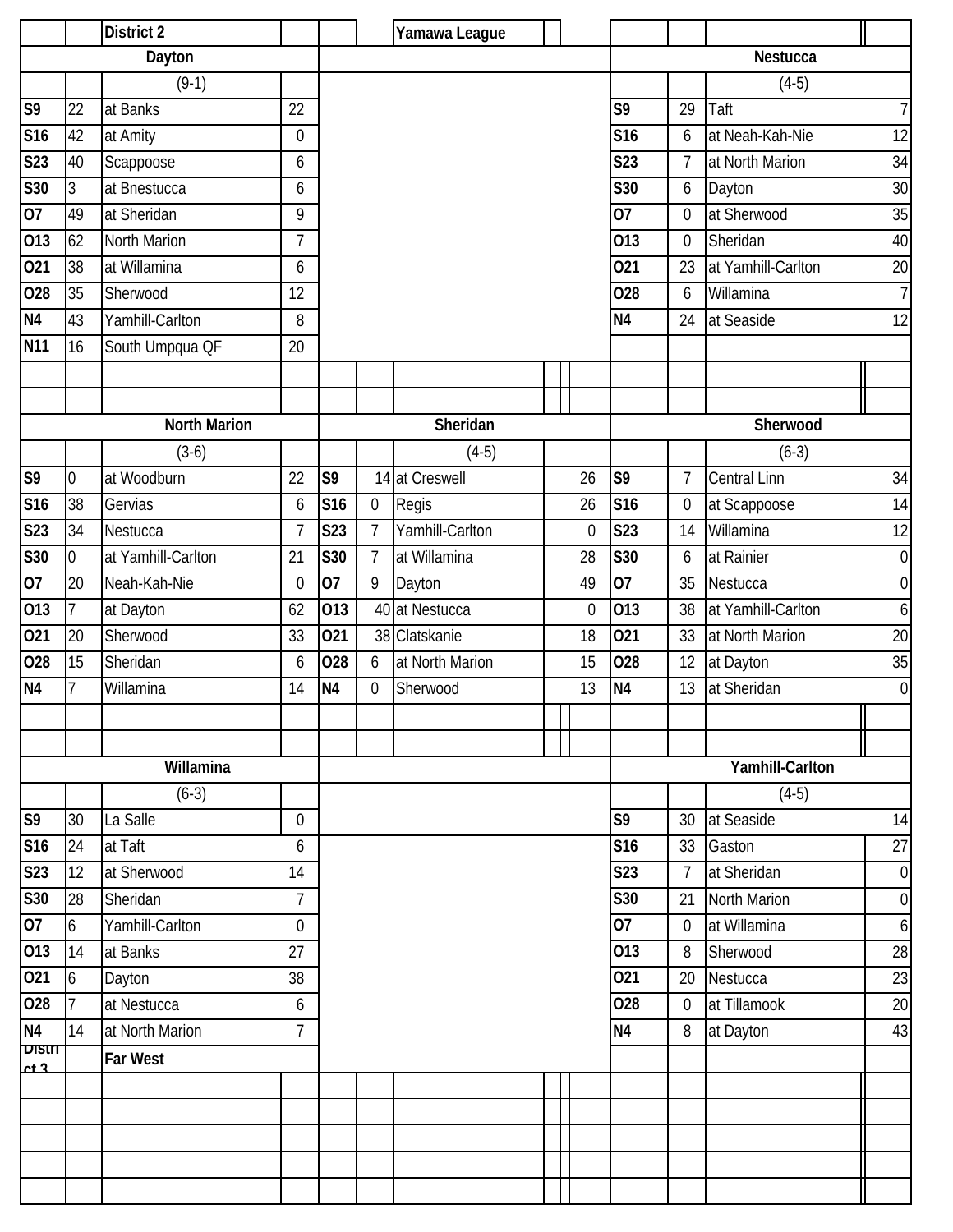|                | <b>Bandon</b>    |                     |                  |                 |  |                      |                |                 | <b>Brookings-Harbor</b> |                     |                  |  |  |
|----------------|------------------|---------------------|------------------|-----------------|--|----------------------|----------------|-----------------|-------------------------|---------------------|------------------|--|--|
|                |                  | $(6-3)$             |                  |                 |  |                      |                |                 |                         | $(5-4)$             |                  |  |  |
| S <sub>9</sub> | 21               | at Hidden Valley    | 22               |                 |  |                      |                | S9              | 42                      | North Valley        | $\mathbf 0$      |  |  |
| S16            | 31               | Eagle Point         | $\boldsymbol{0}$ |                 |  |                      |                | S16             | 21                      | at Illinois Valley  | 6                |  |  |
| <b>S23</b>     | 13               | Brookings-Harbor    | 12               |                 |  |                      |                | S23             | 12                      | at Bandon           | 13               |  |  |
| <b>S30</b>     | 27               | at Reedsport        | 14               |                 |  |                      |                | S30             | 20                      | Siuslaw             | 34               |  |  |
| O <sub>8</sub> | 28               | La Salle            | 12               |                 |  |                      |                | 07              | $\overline{7}$          | at Gold Beach       | 14               |  |  |
| 013            | 28               | at Siuslaw          | 43               |                 |  |                      |                | 014             | 20                      | Coquille            | $\boldsymbol{6}$ |  |  |
| 021            | 14               | at Gold Beach       | 43               |                 |  |                      |                | 021             | 53                      | at Reedsport        | 21               |  |  |
| 028            | 26               | Coquille            | 22               |                 |  |                      |                | 028             | 34                      | Myrtle Point        | $\mathbf 0$      |  |  |
| N <sub>4</sub> | 33               | Myrtle Point        | 6                |                 |  |                      |                | N <sub>4</sub>  | $\mathbf 0$             | Del Norte (CA)      | 14               |  |  |
|                |                  |                     |                  |                 |  |                      |                |                 |                         |                     |                  |  |  |
|                |                  |                     |                  |                 |  |                      |                |                 |                         |                     |                  |  |  |
|                |                  | Coquille            |                  |                 |  | <b>Gold Beach</b>    |                |                 |                         | <b>Myrtle Point</b> |                  |  |  |
|                |                  | $(4-5)$             |                  |                 |  | $(7-3)$              |                |                 |                         | $(0-9)$             |                  |  |  |
| S <sub>2</sub> | 28               | Myrtle Point        | 6                |                 |  |                      |                | S <sub>2</sub>  | 6                       | at Coquille         | 28               |  |  |
| S <sub>9</sub> | $\overline{1}$   | at Junction City    | $\mathbf 0$      | S9              |  | 12 at Phoenix        | 13             | S9              | $\mathbf 0$             | South Umpqua        | 35               |  |  |
| <b>S16</b>     | 7                | at Sutherlin        | 14               | S <sub>16</sub> |  | 28 Nidden Valley     | 18             | S <sub>16</sub> | 6                       | at Douglas          | 8                |  |  |
| S23            | 6                | Reedsport           | $\boldsymbol{0}$ | S23             |  | 46 Myrtle Point      | 20             | <b>S23</b>      | 20                      | at Gold Beach       | 46               |  |  |
| <b>S30</b>     | 13               | at Myrtle Point     | 8                | S30             |  | 21 at Del Norte (CA) | 20             | S30             | 8                       | Coquille            | 13               |  |  |
| 07             | 14               | Siuslaw             | 42               | 07              |  | 14 Brookings-Harbor  | $\overline{1}$ | 07              | 14                      | Reedsport           | 41               |  |  |
| 014            | 6                | at Brookings-Harbor | 20               | 013             |  | 12 at Reedsport      | 14             | 014             | 6                       | Siuslaw             | 35               |  |  |
| 021            |                  |                     |                  | 021             |  | 43 Bandon            | 14             | 021             |                         |                     |                  |  |  |
| 028            | 22               | at Bandon           | 26               | 028             |  | 24 at Siuslaw        | 14             | 028             | $\boldsymbol{0}$        | at Brookings-Harbor | 34               |  |  |
| N <sub>4</sub> | 12               | Gold Beach          | 16               | N <sub>4</sub>  |  | 16 Coquille          | 12             | N4              | 6                       | Bandon              | 33               |  |  |
|                |                  |                     |                  | N11             |  | 12 Cascade QF        | 19             |                 |                         |                     |                  |  |  |
|                |                  |                     |                  |                 |  |                      |                |                 |                         |                     |                  |  |  |
|                |                  |                     |                  |                 |  |                      |                |                 |                         |                     |                  |  |  |
|                |                  | Reedsport           |                  |                 |  |                      |                |                 |                         | <b>Siuslaw</b>      |                  |  |  |
|                |                  | $(3-6)$             |                  |                 |  |                      |                |                 |                         | $(6-3)$             |                  |  |  |
| S <sub>9</sub> | 6                | Newport             | 19               |                 |  |                      |                | <b>S10</b>      | 42                      | Toledo              | 18               |  |  |
| <b>S16</b>     | $\overline{0}$   | at North Valley     | 21               |                 |  |                      |                | S16             | 34                      | at Newport          | $30\,$           |  |  |
| S23            | $\boldsymbol{0}$ | at Coquille         | 6                |                 |  |                      |                | S23             | 14                      | Cascade             | 20               |  |  |
| S30            | 14               | Bandon              | 27               |                 |  |                      |                | S30             | 34                      | at Brookings-Harbor | 20               |  |  |
| 07             | 41               | at Myrtle Point     | 14               |                 |  |                      |                | 07              | 42                      | at Coquille         | 14               |  |  |
| 013            | 14               | Gold Beach          | 12               |                 |  |                      |                | 013             | 43                      | Bandon              | 28               |  |  |
| 021            | 21               | Brookings-Harbor    | 53               |                 |  |                      |                | 021             | 35                      | at Myrtle Point     | $\boldsymbol{6}$ |  |  |
| 028            |                  | 13 at Pacific       | 14               |                 |  |                      |                | 028             | 14                      | <b>Gold Beach</b>   | 24               |  |  |
| N <sub>4</sub> |                  | 33 Siuslaw          | 20               |                 |  |                      |                | N4              | 20                      | Reedsport           | $\overline{33}$  |  |  |
|                |                  |                     |                  |                 |  |                      |                |                 |                         |                     |                  |  |  |
|                |                  |                     |                  |                 |  |                      |                |                 |                         |                     |                  |  |  |
|                |                  |                     |                  |                 |  |                      |                |                 |                         |                     |                  |  |  |
|                |                  |                     |                  |                 |  |                      |                |                 |                         |                     |                  |  |  |
|                |                  |                     |                  |                 |  |                      |                |                 |                         |                     |                  |  |  |
|                |                  |                     |                  |                 |  |                      |                |                 |                         |                     |                  |  |  |
|                |                  |                     |                  |                 |  |                      |                |                 |                         |                     |                  |  |  |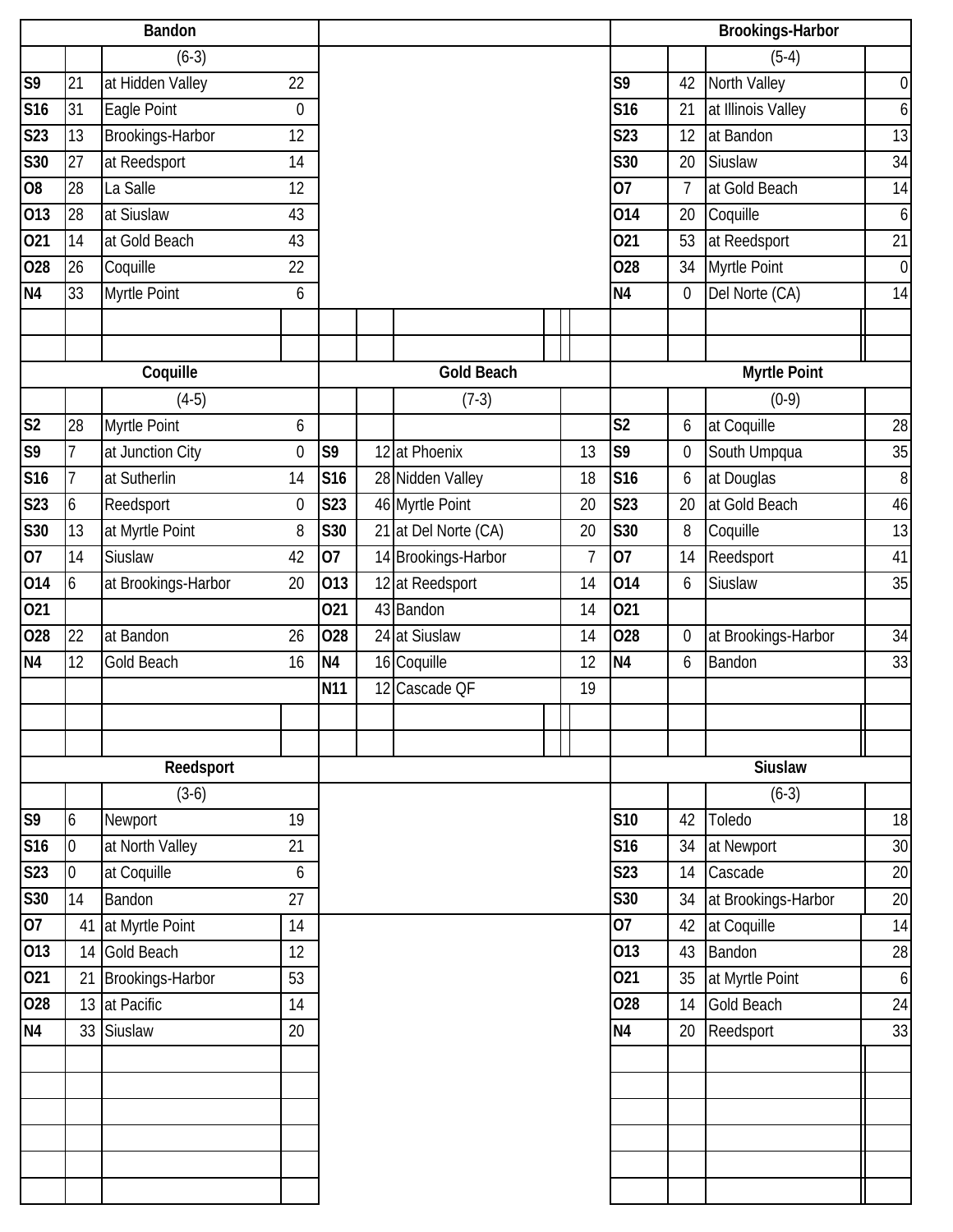| District 4 Val-Co |    |                     |                |                  |                  |                 |                      |                |                 |                |                      |                  |
|-------------------|----|---------------------|----------------|------------------|------------------|-----------------|----------------------|----------------|-----------------|----------------|----------------------|------------------|
|                   |    | <b>Central Linn</b> |                |                  | Elmira           |                 | <b>Junction City</b> |                |                 |                |                      |                  |
|                   |    | $(8-2)$             |                |                  |                  | $(3-6)$         |                      |                |                 |                | $(6-3)$              |                  |
| S9                |    | 34 at Sherwood      | $\overline{1}$ | S9               | 6                | Pleasant Hill   |                      | 8              | S <sub>9</sub>  | $\overline{0}$ | Coquille             | $\overline{7}$   |
| <b>S17</b>        | 27 | Harrisburg          | 6              | S16              | 16               | St. Mary's      |                      | 21             | <b>S16</b>      | 22             | <b>Pleasant Hill</b> | 14               |
| S23               |    | 24 Elmira           | $\overline{0}$ | <b>S23</b>       | $\overline{0}$   | Central Linn    |                      | 24             | <b>S23</b>      | $\overline{0}$ | Philomath            | $\boldsymbol{6}$ |
| S29               |    | 0 Scio              | 23             | S30              | 6                | Philomath       |                      | 26             | S30             | 18             | Toledo               | 6                |
| 07                |    | 36 Newport          | 14             | 07               | 12               | Scio            |                      | $\mathbf 0$    | $\overline{07}$ | 38             | Taft                 | $\boldsymbol{0}$ |
| 013               |    | 16 at Junction City | 6              | 013              | 6                | Toledo          |                      | $\overline{7}$ | 013             | 6              | <b>Central Linn</b>  | 16               |
| 021               |    | 28 Philomath        | 6              | 021              | 30               | Newport         |                      | 20             | 021             | 28             | Scio                 | 12               |
| 028               |    | 30 at Toledo        | 6              | 028              | 57               | Taft            |                      | 12             | 028             | 6              | Newport              | $\boldsymbol{0}$ |
| N <sub>4</sub>    |    | 43 Taft             | $\overline{7}$ | N <sub>4</sub>   | 12               | Junction City   |                      | 13             | N <sub>4</sub>  | 13             | Elmira               | 12               |
| <b>N11</b>        |    | 0 Vale QF           | 16             |                  |                  |                 |                      |                |                 |                |                      |                  |
|                   |    |                     |                |                  |                  |                 |                      |                |                 |                |                      |                  |
|                   |    |                     |                |                  |                  |                 |                      |                |                 |                |                      |                  |
|                   |    | Newport             |                |                  |                  |                 |                      |                |                 |                | Philomath            |                  |
|                   |    | $(4-5)$             |                |                  |                  |                 |                      |                |                 |                | $(5-4)$              |                  |
| S9                | 19 | at Reedsport        | 6              |                  |                  |                 |                      |                | S9              | 30             | Sutherlin            | 6                |
| S <sub>16</sub>   |    | 30 Siuslaw          | 34             |                  |                  |                 |                      |                | <b>S16</b>      | 14             | at Central           | 20               |
| S23               |    | 6 at Toledo         | $\overline{0}$ |                  |                  |                 |                      |                | <b>S23</b>      | 6              | Junction City        | $\boldsymbol{0}$ |
| S30               |    | 28 Taft             | $\overline{7}$ |                  |                  |                 |                      | S30            | 26              | Elmira         | 6                    |                  |
| 07                | 14 | at Central Linn     | 36             |                  | $\overline{07}$  |                 |                      |                |                 |                | at Toledo            | $\boldsymbol{0}$ |
| 014               | 19 | Scio                | 26             |                  |                  |                 |                      | 014            | 45              | Taft           | $\boldsymbol{0}$     |                  |
| 021               | 20 | Elmira              | 30             |                  |                  |                 |                      |                | 021             | 6              | at Central Linn      | 28               |
| 028               |    | 0 at Junction City  | 6              |                  |                  |                 |                      |                | 028             | $\overline{0}$ | Scio                 | 6                |
| N <sub>4</sub>    |    | 7 Philomath         | 6              |                  |                  |                 |                      |                | N <sub>4</sub>  | $\overline{7}$ | at Newport           | 6                |
|                   |    |                     |                |                  |                  |                 | $\mathbf{I}$         |                |                 |                |                      |                  |
|                   |    |                     |                |                  |                  |                 |                      |                |                 |                |                      |                  |
|                   |    | Scio                |                |                  | Taft             |                 | Toledo               |                |                 |                |                      |                  |
|                   |    | $(7-2)$             |                |                  |                  | $(0-9)$         |                      |                |                 |                | $(2-7)$              |                  |
| S <sub>9</sub>    |    | 8 Vernonia          | $\overline{0}$ | S9               | $\overline{7}$   | at Nestucca     |                      | 29             | <b>S10</b>      | 18             | at Siuslaw           | 42               |
| <b>S16</b>        |    | 59 Lutheran         | $\mathbf 0$    | S16              | 6                | Willamina       |                      | 24             | <b>S16</b>      | $\mathbf 0$    | Cascade              | 27               |
| S23               |    | 25 at Taft          | $\mathbf 0$    | <b>S23</b>       | $\boldsymbol{0}$ | Scio            |                      | 25             | <b>S23</b>      | $\overline{0}$ | Newport              | $\boldsymbol{6}$ |
| S29               |    | 23 Central Linn     | $\mathbf{0}$   | S30              | $\overline{7}$   | Newport         |                      | 28             | S30             | 6              | Junction City        | 18               |
| 07                |    | 0 Elmira            | 12             | 07               | $\boldsymbol{0}$ | Junction City   |                      | 38             | 07              | $\overline{0}$ | Philomath            | 6                |
| 014               |    | 26 at Newport       | 19             | 014              | $\mathbf 0$      | at Philomath    |                      | 45             | 013             | $\overline{7}$ | at Elmira            | $\boldsymbol{6}$ |
| 021               |    | 12 Junction City    | 28             | $\overline{0}21$ | $\boldsymbol{0}$ | Toledo          |                      | 34             | 021             | 34             | at Taft              | $\boldsymbol{0}$ |
| $\overline{O}28$  |    | 6 at Philomath      | $\overline{0}$ | 028              |                  | 12 Elmitra      |                      | 57             | 028             | 6              | <b>Central Linn</b>  | 30               |
| N <sub>4</sub>    |    | 41 Toledo           | 6              | N <sub>4</sub>   | $\overline{7}$   | at Central Linn |                      | 43             | <b>N4</b>       | 6              | at Scio              | 41               |
|                   |    |                     |                |                  |                  |                 |                      |                |                 |                |                      |                  |
|                   |    |                     |                |                  |                  |                 |                      |                |                 |                |                      |                  |
|                   |    |                     |                |                  |                  |                 |                      |                |                 |                |                      |                  |
|                   |    |                     |                |                  |                  |                 |                      |                |                 |                |                      |                  |
|                   |    |                     |                |                  |                  |                 |                      |                |                 |                |                      |                  |
|                   |    |                     |                |                  |                  |                 |                      |                |                 |                |                      |                  |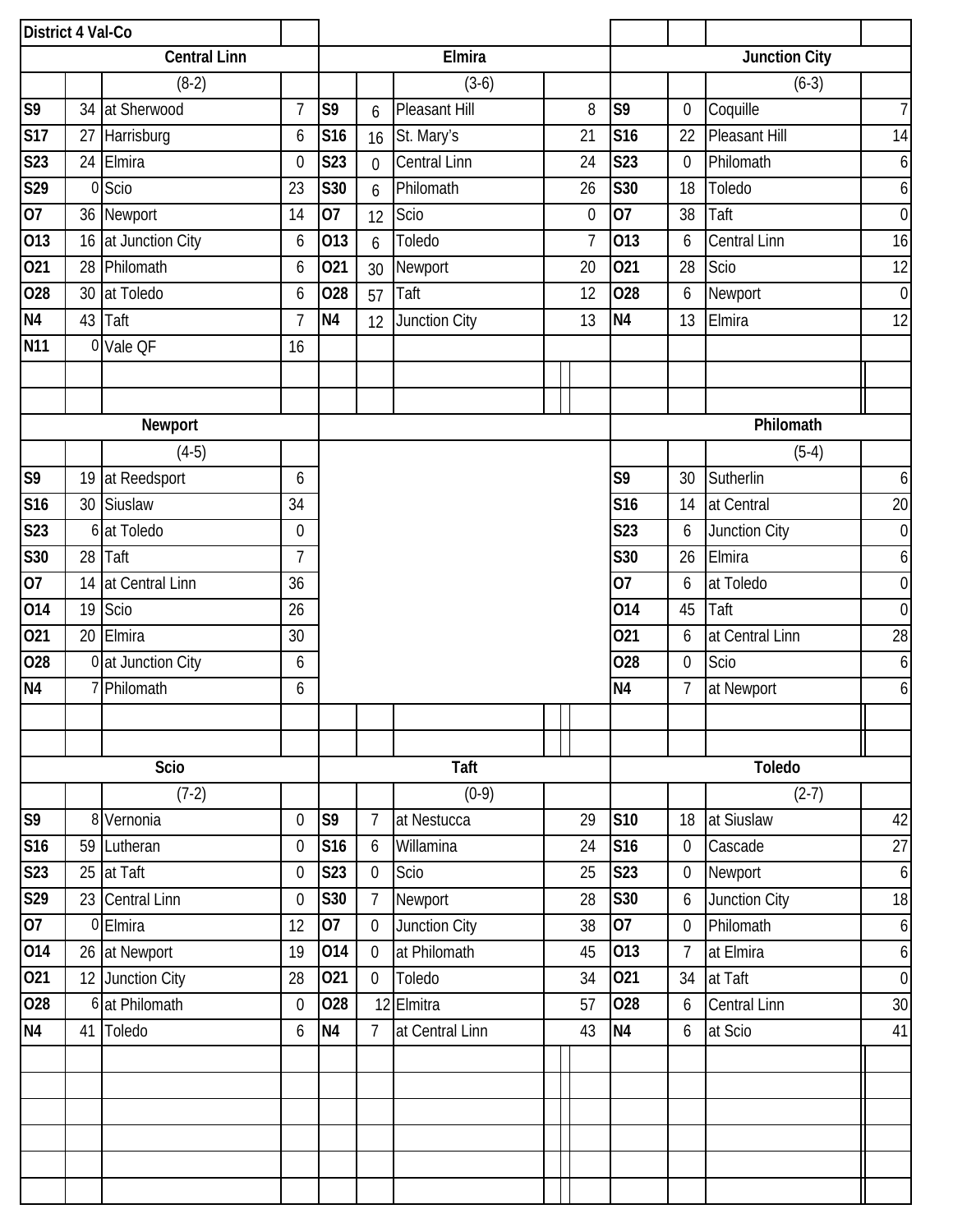| ct <sub>5</sub> | 5                | Sky-Em               |                |                |                |                    |              |                  |                 |                |                        |                  |
|-----------------|------------------|----------------------|----------------|----------------|----------------|--------------------|--------------|------------------|-----------------|----------------|------------------------|------------------|
|                 |                  | Creswell             |                |                |                | Douglas            |              | Glide            |                 |                |                        |                  |
|                 |                  | $(2-7)$              |                |                |                | $(4-5)$            |              |                  |                 |                | $(5-4)$                |                  |
| S <sub>9</sub>  | 26               | Sheridan             | 14             | S9             | 6              | at Rogue River     |              | 13               | S9              | 32             | <b>Illionis Valley</b> | $\boldsymbol{0}$ |
| <b>S16</b>      | 27               | at McKenzie          | 8              | S16            | 8              | Myrtle Point       |              | 6                | S <sub>16</sub> | 13             | Rogue River<br>(ot)    | 14               |
| <b>S23</b>      | 8                | <b>Marist</b>        | 41             | <b>S23</b>     | $\mathbf 0$    | at South Umpqua    |              | 28               | <b>S23</b>      | 12             | at Oakridge            | 33               |
| S30             | $\overline{0}$   | at Glide             | 20             | <b>S30</b>     |                | 14 Sutherlin       |              | 12               | <b>S30</b>      | 20             | Creswell               | $\boldsymbol{0}$ |
| 07              | $\mathbf 0$      | Pleasant Hill        | 28             | 07             |                | 15 at Oakridge     |              | 16               | 07              | 13             | at Sutherlin           | 12               |
| 014             | 6                | at Douglas           | 33             | 014            |                | 33 Creswell        |              | 6                | 014             | 27             | at Pleasant Hill       | 20               |
| 021             | 12               | South Umpqua         | 47             | 021            |                | 28 Pleasant hill   |              | 8                | 021             | $\overline{7}$ | Marist                 | 26               |
| 028             | $\mathbf 0$      | at Sutherlin         | 16             | 028            | 6              | at Marist          |              | 35               | 028             | 12             | South Umpqua           | 41               |
| N <sub>4</sub>  | 12               | <b>Oakridge</b>      | 30             | N <sub>4</sub> | $\overline{0}$ | Glide              |              | 13               | N <sub>4</sub>  | 13             | Douglas                | $\boldsymbol{0}$ |
|                 |                  |                      |                |                |                |                    |              |                  |                 |                |                        |                  |
|                 |                  |                      |                |                |                |                    |              |                  |                 |                |                        |                  |
|                 |                  | <b>Marist</b>        |                |                |                |                    |              |                  |                 |                | Oakridge               |                  |
|                 |                  | $(7-2)$              |                |                |                |                    |              |                  |                 |                | $(5-4)$                |                  |
| S <sub>9</sub>  | 6                | at Mac-Hi            | 20             |                |                |                    |              |                  | S9              | 12             | at Cascade             | 27               |
| <b>S16</b>      | 21               | <b>Banks</b>         | 14             |                |                |                    |              |                  | <b>S16</b>      | 13             | Stayton                | $\boldsymbol{0}$ |
| <b>S23</b>      | 41               | at Vreswell          | 8              |                |                |                    |              |                  | <b>S23</b>      | 33             | Glide                  | 12               |
| <b>S30</b>      | 29               | Oakrigde             | 6              |                |                |                    |              |                  | <b>S30</b>      | 6              | at Marist              | 29               |
| 07              | 6                | South Umpqua         | 20             |                |                |                    |              |                  | 07              | 16             | Douglas                | 15               |
| 014             | 19               | at Sutherlin         | $\mathbf 0$    |                |                |                    |              |                  | 014             | $\overline{0}$ | at South Umpqua        | 41               |
| 021             | 26               | at Glide             | $\overline{7}$ |                |                |                    |              |                  | 021             | 22             | Sutherlin              | 20               |
| 028             | 35               | Douglas              | 6              |                |                |                    |              |                  | 028             | 34             | at Pleasant Hill       | $\boldsymbol{6}$ |
| <b>N4</b>       | 14               | Pleasant Hill        | 8              |                |                |                    |              |                  | N <sub>4</sub>  | 30             | Creswell               | 12               |
|                 |                  |                      |                |                |                |                    |              |                  |                 |                |                        |                  |
|                 |                  |                      |                |                |                |                    | $\mathbf{1}$ |                  |                 |                | $\mathbf{\mathbf{H}}$  |                  |
|                 |                  | <b>Pleasant Hill</b> |                |                |                | South Umpqua       |              |                  |                 |                | Sutherlin              |                  |
|                 |                  | $(2-7)$              |                |                |                | $(12-0)$           |              |                  |                 |                | $(3-6)$                |                  |
| S9              | 8                | at Elmira            | 6              | S9             |                | 35 at Myrtle Point |              | $\boldsymbol{0}$ | S <sub>9</sub>  | 6              | at Philomath           | 30               |
| S16             | 14               | Junction City        | 22             | S16            |                | 14 Phoenix         |              | 0                | S <sub>16</sub> | 14             | Coquille               | $\overline{1}$   |
| S23             | 6                | Sutherlin            | 13             | S23            |                | 28 Douglas         |              | $\boldsymbol{0}$ | S23             | 13             | at Pleasant Hill       | $\boldsymbol{6}$ |
| S30             | $\boldsymbol{0}$ | at South Umpqua      | 49             | S30            |                | 49 Pleasant Hill   |              | 0                | S30             | 12             | at Douglas             | 14               |
| 07              | 28               | at Creswell          | $\mathbf 0$    | 07             |                | 20 at Marist       |              | 6                | 07              | 12             | Glide                  | 13               |
| 014             | 20               | Glide                | 27             | 014            |                | 41 Oakridge        |              | $\mathbf 0$      | 014             | $\mathbf 0$    | Marist                 | 19               |
| 021             | 8                | at Douglas           | 28             | 021            |                | 47 at Creswell     |              | 12               | 021             | 20             | at Oakridge            | 22               |
| 028             | 6                | Oakridge             | 34             | 028            |                | 41 at Glide        |              | 12               | 028             | 16             | Creswell               | $\boldsymbol{0}$ |
| N <sub>4</sub>  | 8                | Marist               | 14             | N <sub>4</sub> |                | 28 Sutherlin       |              | 21               | N <sub>4</sub>  | 21             | South Umpqua           | 28               |
|                 |                  |                      |                | N11            |                | 20 Dayton QF       |              | 16               |                 |                |                        |                  |
|                 |                  |                      |                | N18            |                | 36 Vale SF         |              | $\overline{7}$   |                 |                |                        |                  |
|                 |                  |                      |                | <b>N25</b>     |                | 35 Tillamook F     |              | $\overline{7}$   |                 |                |                        |                  |
|                 |                  |                      |                |                |                |                    |              |                  |                 |                |                        |                  |
|                 |                  |                      |                |                |                |                    |              |                  |                 |                |                        |                  |
|                 |                  |                      |                |                |                |                    |              |                  |                 |                |                        |                  |
|                 |                  |                      |                |                |                |                    |              |                  |                 |                |                        |                  |
|                 |                  |                      |                |                |                |                    |              |                  |                 |                |                        |                  |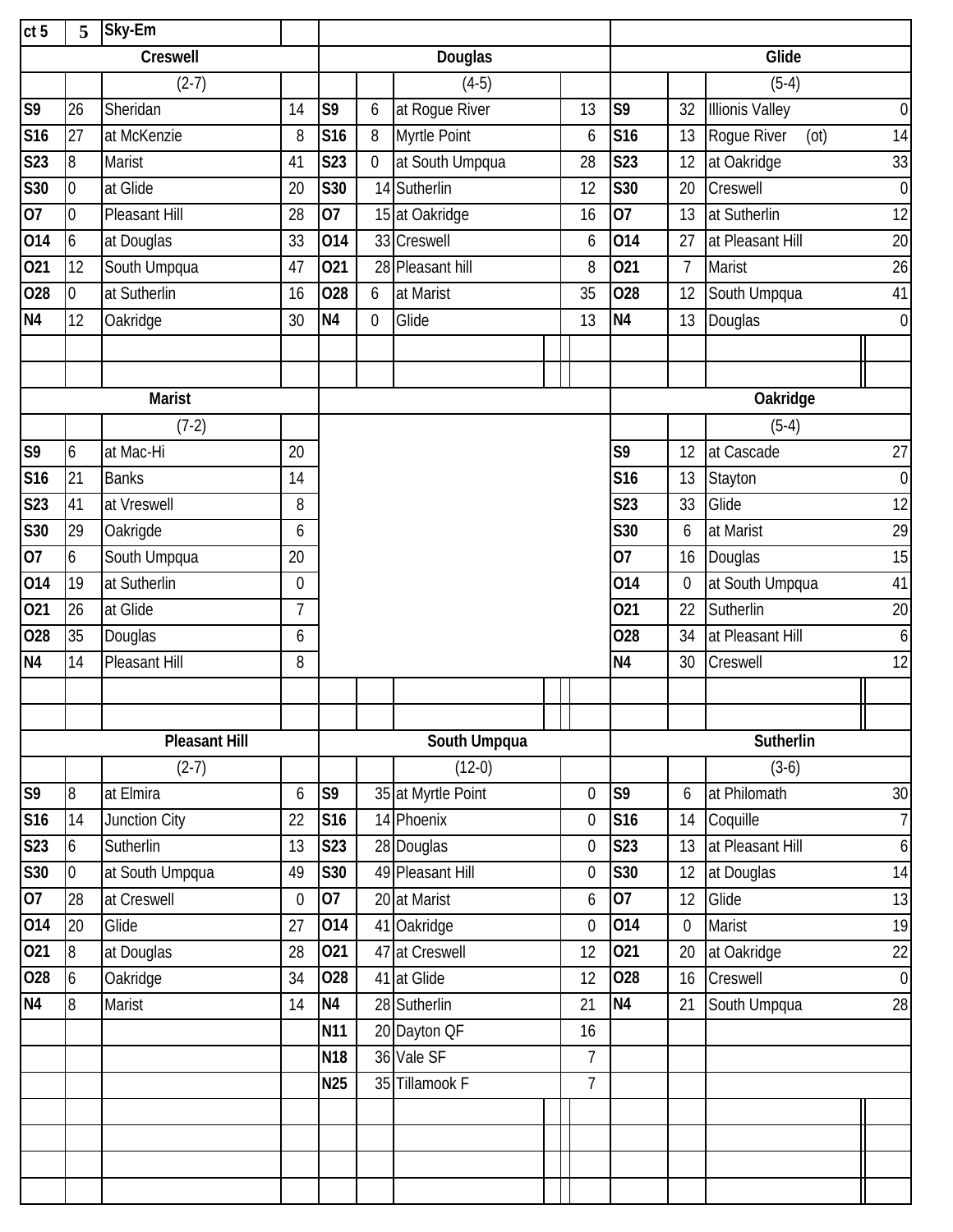| District 6 Skyline |    |                        |                |                |                |                        |                      |                |                 |                |                        |                  |
|--------------------|----|------------------------|----------------|----------------|----------------|------------------------|----------------------|----------------|-----------------|----------------|------------------------|------------------|
|                    |    | <b>Eagle Point</b>     |                |                | Henley         |                        | <b>Hidden Valley</b> |                |                 |                |                        |                  |
|                    |    | $(5-4)$                |                |                |                | $(0-9)$                |                      |                |                 |                | $(5-4)$                |                  |
| S <sub>9</sub>     |    | 23 at Ashland          | 13             | S9             | $\overline{0}$ | Del Norte (CA)         |                      | 6              | S <sub>9</sub>  | 22             | Bandon                 | 21               |
| S16                |    | 0 at Bandon            | 31             | S16            | 6              | at Crook County        |                      | 42             | S <sub>16</sub> | 18             | at Gold Beach          | 28               |
| <b>S23</b>         |    | 13 Henley              | $\mathbf 0$    | <b>S23</b>     | 0              | at Eagle Point         |                      | 13             | <b>S23</b>      | 27             | at Illionis Valley     | $\boldsymbol{0}$ |
| S30                |    | 0 at Rogue River       | 13             | S30            | 6              | <b>Illionis Valley</b> |                      | 20             | S30             | 13             | Lakeview               | 20               |
| 07                 |    | 12 at Illionis Valley  | 10             | 07             |                | 18 Hidden Valley       |                      | 21             | $\overline{07}$ | 21             | at Henley              | 18               |
| 014                | 12 | North Valley           | 10             | 014            | $\mathbf 0$    | at Rogue River         |                      | 34             | 014             | $\overline{7}$ | Phoenix                | 26               |
| 021                |    | 14 Lakeview            | 20             | 021            | 6              | at North Valley        |                      | 20             | 021             | 12             | at Rogue River         | 16               |
| 028                |    | 6 at Hidden Valley     | 22             | 028            | $\mathbf 0$    | Phoenix                |                      | 20             | 028             | 22             | at Illionis Valley     | $\boldsymbol{6}$ |
| N4                 | 14 | at Phoenix             | 8              | N <sub>4</sub> |                | 13 Lakeview            |                      | 25             | N <sub>4</sub>  | 10             | at North Valley        | $\overline{0}$   |
|                    |    |                        |                |                |                |                        |                      |                |                 |                |                        |                  |
|                    |    |                        |                |                |                |                        |                      |                |                 |                |                        |                  |
|                    |    | <b>Illionis Valley</b> |                |                |                |                        |                      |                |                 |                | Lakeview               |                  |
|                    |    | $(1-8)$                |                |                |                |                        |                      |                |                 |                | $(9-1)$                |                  |
| S9                 |    | 0 at Glide             | 32             |                |                |                        |                      |                | S9              | 33             | <b>Burns</b>           | 21               |
| <b>S16</b>         |    | 6 at Brookings-Harbor  | 21             |                |                |                        |                      |                | <b>S16</b>      | 26             | at Modoc (CA)          | 14               |
| S <sub>23</sub>    |    | 0 Hidden Valley        | 27             |                |                |                        |                      |                | <b>S23</b>      | 11             | at North Valley        | $\boldsymbol{0}$ |
| <b>S30</b>         |    | 20 at Henley           | 6              |                |                |                        |                      |                | S30             | 20             | at Hidden Valley       | 13               |
| 07                 | 10 | Eagle Point            | 12             |                |                |                        |                      |                | 07              | 35             | Phoenix                | 20               |
| 014                | 14 | at Lakeview            | 27             |                |                |                        |                      |                | 014             | 27             | <b>Illionis Valley</b> | 14               |
| 021                |    | 0 at Phoenix           | 26             |                |                |                        |                      |                | 021             | 20             | at Eagle Point         | 14               |
| 028                |    | 7 North Valley         | 14             |                |                |                        |                      |                | 028             | 14             | Rogue River            | $\overline{7}$   |
| N <sub>4</sub>     |    | 0 Rogue River          | 26             |                |                |                        |                      |                | N <sub>4</sub>  | 25             | at Henley              | 13               |
|                    |    |                        |                |                |                |                        |                      |                | <b>N11</b>      | 3              | Tillamook QF           | $\overline{7}$   |
|                    |    |                        |                |                |                |                        |                      |                |                 |                |                        |                  |
|                    |    |                        |                |                |                |                        |                      |                |                 |                |                        |                  |
|                    |    | <b>North Valley</b>    |                |                |                | Phoenix                |                      | Rogue River    |                 |                |                        |                  |
|                    |    | $(3-6)$                |                |                |                | $(5-4)$                |                      |                |                 |                | $(8-1)$                |                  |
| S <sub>9</sub>     |    | 0 at Brookings-Harbor  | 42             | S9             |                | 13 Gold Beach          |                      | 12             | S <sub>9</sub>  | 13             | Douglas                | $\boldsymbol{6}$ |
| <b>S16</b>         | 21 | Reedsport              | $\mathbf 0$    | S16            | 0              | at South Umpqua        |                      | 14             | S <sub>16</sub> | 14             | at Glide<br>(ot)       | 13               |
| S <sub>23</sub>    |    | 0 Lakeview             | 11             | S23            | 8              | Rogue River            |                      | 21             | <b>S23</b>      | 21             | at Phoenix             | $\, 8$           |
| <b>S30</b>         |    | 0 at Phoenix           | 12             | S30            |                | 12 North Valley        |                      | 0              | S30             | 13             | Eagle Point            | $\boldsymbol{0}$ |
| 07                 | 14 | Roque River            | 28             | 07             |                | 20 at Lakeview         |                      | 35             | 07              | 28             | at North Valley        | 14               |
| 014                |    | 10 at Eagle Point      | 12             | 014            |                | 26 at Hidden Valley    |                      | $\overline{7}$ | 014             | 34             | Henley                 | $\boldsymbol{0}$ |
| 021                |    | 20 Henley              | 6              | 021            |                | 26 Illionis Valley     |                      | 0              | 021             | 16             | <b>Hidden Valley</b>   | 12               |
| 028                |    | 14 at Illionis Valley  | $\overline{7}$ | 028            |                | 20 at Henley           |                      | 0              | 028             | 7              | at Lakeview            | 14               |
| N <sub>4</sub>     |    | 0 Hidden Valley        | 10             | N <sub>4</sub> | 8              | Eagle Point            |                      | 14             | N <sub>4</sub>  | 26             | at Illionis Valley     | $\boldsymbol{0}$ |
|                    |    |                        |                |                |                |                        |                      |                |                 |                |                        |                  |
|                    |    |                        |                |                |                |                        |                      |                |                 |                |                        |                  |
|                    |    |                        |                |                |                |                        |                      |                |                 |                |                        |                  |
|                    |    |                        |                |                |                |                        |                      |                |                 |                |                        |                  |
|                    |    |                        |                |                |                |                        |                      |                |                 |                |                        |                  |
|                    |    |                        |                |                |                |                        |                      |                |                 |                |                        |                  |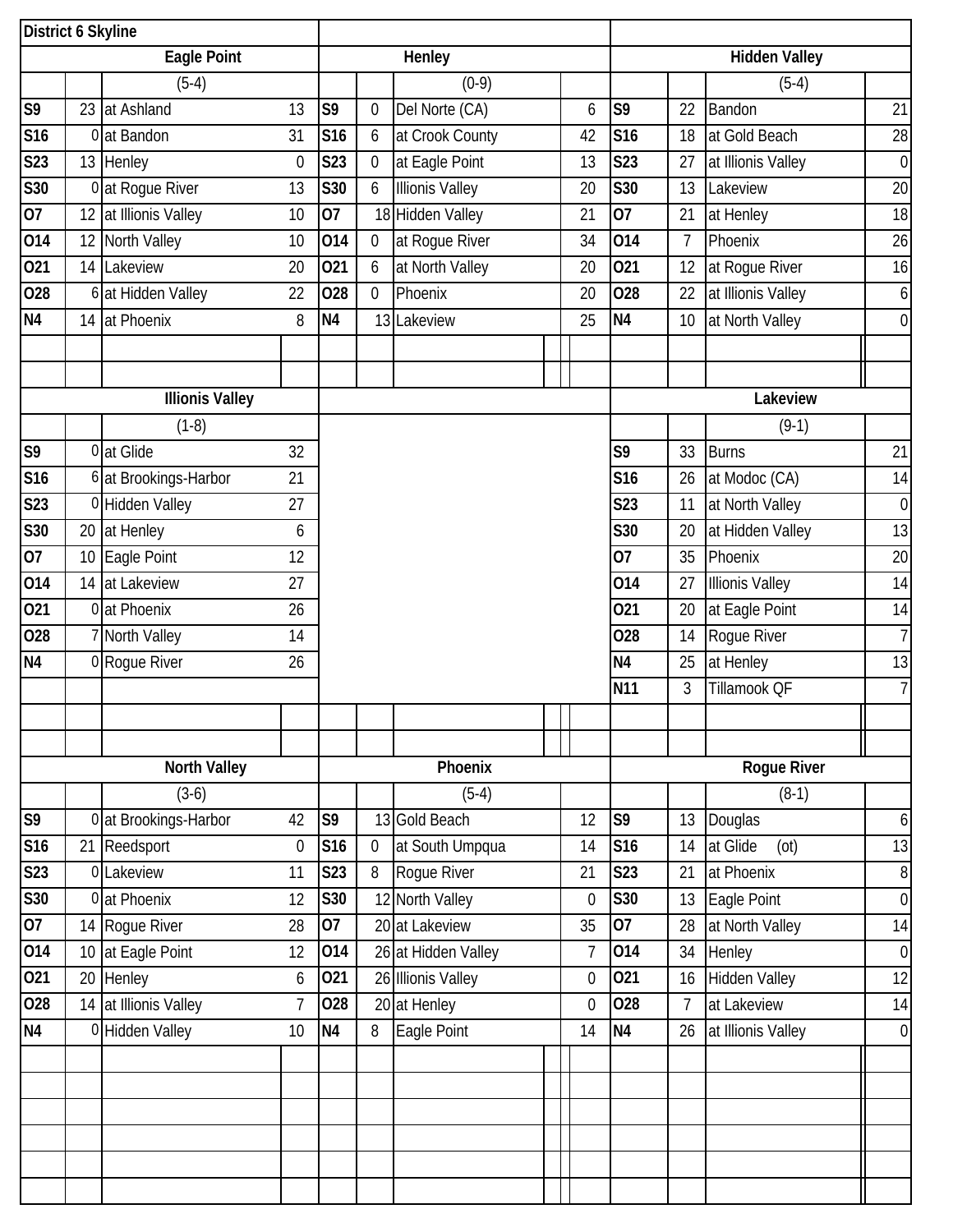| District 7 Greater Oregon |                |                     |                |                  |                |                     |  |                |                    |                |                      |                  |  |  |
|---------------------------|----------------|---------------------|----------------|------------------|----------------|---------------------|--|----------------|--------------------|----------------|----------------------|------------------|--|--|
|                           |                | <b>Burns</b>        |                |                  |                | <b>Crook County</b> |  |                | <b>Grant Union</b> |                |                      |                  |  |  |
|                           |                | $(4-5)$             |                |                  |                | $(4-5)$             |  |                |                    |                | $(4-5)$              |                  |  |  |
| S9                        | 21             | at Lakeview         | 33             | S9               |                | 19 at Redmond       |  | 13             | S <sub>9</sub>     | 6              | Payette (ID)<br>(ot) | $\boldsymbol{0}$ |  |  |
| <b>S16</b>                | 12             | at La Grande        | 13             | S16              |                | 42 Henley           |  | 0              | S <sub>16</sub>    | 23             | at Salem Academy     | $\boldsymbol{0}$ |  |  |
| <b>S23</b>                | 20             | at Wahtonka         | $\mathbf 0$    | <b>S23</b>       |                | 28 at Nyssa         |  | 33             | <b>S23</b>         | 8              | at Vale              | 42               |  |  |
| S30                       | 21             | <b>Nyssa</b>        | 19             | <b>S30</b>       |                | 20 Mac-Hi           |  | 22             | S30                | 34             | at Wahtonka          | $\boldsymbol{0}$ |  |  |
| 07                        | 14             | <b>Crook County</b> | 41             | 07               |                | 41 at Burns         |  | 14             | 07                 | 30             | at Nyssa             | 46               |  |  |
| 014                       | 33             | at Mac-Hi           | 34             | 014              |                | 26 Grant Union      |  | 33             | 014                | 26             | at Crook County      | 33               |  |  |
| 021                       | 15             | Madras              | 13             | 021              |                | 29 Vale             |  | 41             | 021                | 6              | Mac-Hi               | 30               |  |  |
| 028                       | 28             | Vale                | 20             | 028              |                | 34 at Wahtonka      |  | 8              | 028                | 8              | at Madras            | 26               |  |  |
| N <sub>4</sub>            | $\overline{1}$ | at Grant Union      | 18             | N <sub>4</sub>   |                | 26 Madras           |  | 27             | N <sub>4</sub>     | 18             | <b>Burns</b>         | $\overline{7}$   |  |  |
|                           |                |                     |                |                  |                |                     |  |                |                    |                |                      |                  |  |  |
|                           |                |                     |                |                  |                |                     |  |                |                    |                |                      |                  |  |  |
|                           |                | Mac-HI              |                |                  |                |                     |  |                |                    |                | <b>Madras</b>        |                  |  |  |
|                           |                | $(7-2)$             |                |                  |                |                     |  |                |                    |                | $(4-5)$              |                  |  |  |
| S <sub>9</sub>            | 20             | Marist              | 6              |                  |                |                     |  |                | S <sub>2</sub>     | 28             | Redmonf              | $\mathfrak{Z}$   |  |  |
| S16                       | 38             | at Connel (WA)      | 20             |                  |                |                     |  |                | S9                 |                |                      |                  |  |  |
| S23                       | 20             | at Madras           | $\overline{0}$ |                  |                |                     |  |                | <b>S16</b>         | 27             | at Gladstone         | 12               |  |  |
| S30                       | 22             | at Crook County     | 20             |                  |                |                     |  |                | <b>S23</b>         | 16             | Mac-Hi               | 22               |  |  |
| 07                        | $\mathbf 0$    | Vale                | 36             |                  |                |                     |  |                | <b>S30</b>         | $\overline{0}$ | at Vale              | 24               |  |  |
| 014                       | 34             | <b>Burns</b>        | 33             |                  |                |                     |  |                | 07                 | 27             | at Wahtonka          | 14               |  |  |
| 021                       | 30             | at Grant Union      | 6              |                  |                |                     |  |                | 014                | 14             | <b>Nyssa</b>         | 20               |  |  |
| 028                       | 26             | at Nyssa            | 29             |                  |                |                     |  |                | 021                | 19             | at Burns             | 13               |  |  |
| N <sub>4</sub>            | 30             | Wahtonka            | 8              |                  |                |                     |  |                | 028                | $\overline{0}$ | <b>Grant Union</b>   | 26               |  |  |
| <b>N11</b>                |                |                     |                |                  |                |                     |  |                | N <sub>4</sub>     | 20             | at Crook County      | 40               |  |  |
|                           |                |                     |                |                  |                |                     |  |                |                    |                |                      |                  |  |  |
|                           |                |                     |                |                  |                |                     |  |                |                    |                |                      |                  |  |  |
|                           |                | <b>Nyssa</b>        |                |                  |                | Vale                |  |                |                    |                | Wahtonka             |                  |  |  |
|                           |                | $(6-3)$             |                |                  |                | $(8-3)$             |  |                |                    |                |                      |                  |  |  |
| S <sub>2</sub>            | 21             | Ontario             | 26             | S <sub>2</sub>   | $\overline{0}$ | Vallivue (ID)       |  | 29             | S <sub>2</sub>     |                | at Lyle (WA)         |                  |  |  |
| S <sub>9</sub>            | 40             | at Vallivue (ID)    | 19             | S9               | 41             | at Ontario          |  | 10             | S <sub>9</sub>     |                |                      |                  |  |  |
| <b>S16</b>                |                |                     |                | S16              |                |                     |  |                | S16                | 6              | at White Salmon (WA) | $\boldsymbol{0}$ |  |  |
| S <sub>23</sub>           | 33             | <b>Crook County</b> | 28             | <b>S23</b>       | 42             | <b>Grant Union</b>  |  | 0              | S23                | $\overline{0}$ | <b>Burns</b>         | 20               |  |  |
| S30                       | 19             | at Burns            | 21             | $\overline{530}$ | 32             | Madras              |  | $\overline{7}$ | S30                | $\overline{0}$ | <b>Grant Union</b>   | 34               |  |  |
| 07                        | 46             | <b>Grant Union</b>  | 30             | 07               | 36             | at Mac-Hi           |  | $\mathbf 0$    | 07                 | 14             | Madras               | 27               |  |  |
| 014                       | 20             | at Madras           | 14             | 014              | 31             | Wahtonka            |  | 12             | 014                | 12             | at Vale              | 31               |  |  |
| 021                       | 40             | at Wahtonka         | $\mathbf 0$    | 021              | 41             | at Crook County     |  | 29             | 021                | 18             | Nyssa                | 40               |  |  |
| 028                       | 29             | Mac-Hi              | 26             | 028              | 20             | at Burns            |  | 28             | 028                | 8              | Crook County         | 34               |  |  |
| N <sub>4</sub>            | 12             | at Vale             | 32             | N <sub>4</sub>   | 32             | Nyssa               |  | 12             | N <sub>4</sub>     | 8              | at Mac-Hi            | 30               |  |  |
|                           |                |                     |                | <b>N11</b>       | 16             | Central Linn QF     |  | $\mathbf 0$    |                    |                |                      |                  |  |  |
|                           |                |                     |                | <b>N18</b>       | $\overline{7}$ | South Umpqua SF     |  | 36             |                    |                |                      |                  |  |  |
|                           |                |                     |                |                  |                |                     |  |                |                    |                |                      |                  |  |  |
|                           |                |                     |                |                  |                |                     |  |                |                    |                |                      |                  |  |  |
|                           |                |                     |                |                  |                |                     |  |                |                    |                |                      |                  |  |  |
|                           |                |                     |                |                  |                |                     |  |                |                    |                |                      |                  |  |  |